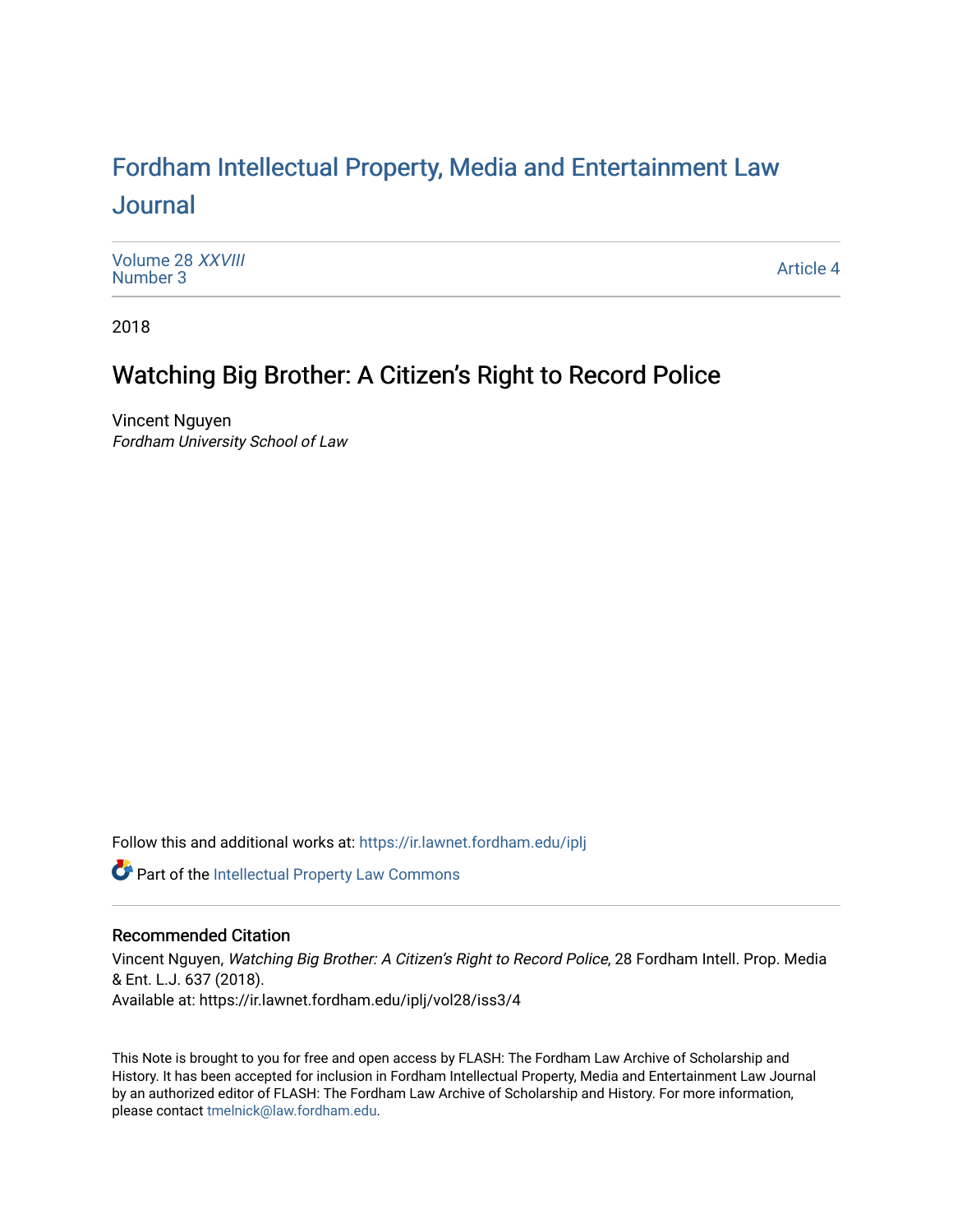# Watching Big Brother: A Citizen's Right to Record Police

# Cover Page Footnote

Managing Editor, Fordham Environmental Law Review; J.D. Candidate, Fordham University School of Law, 2018; B.A., Loyola University Chicago, 2013.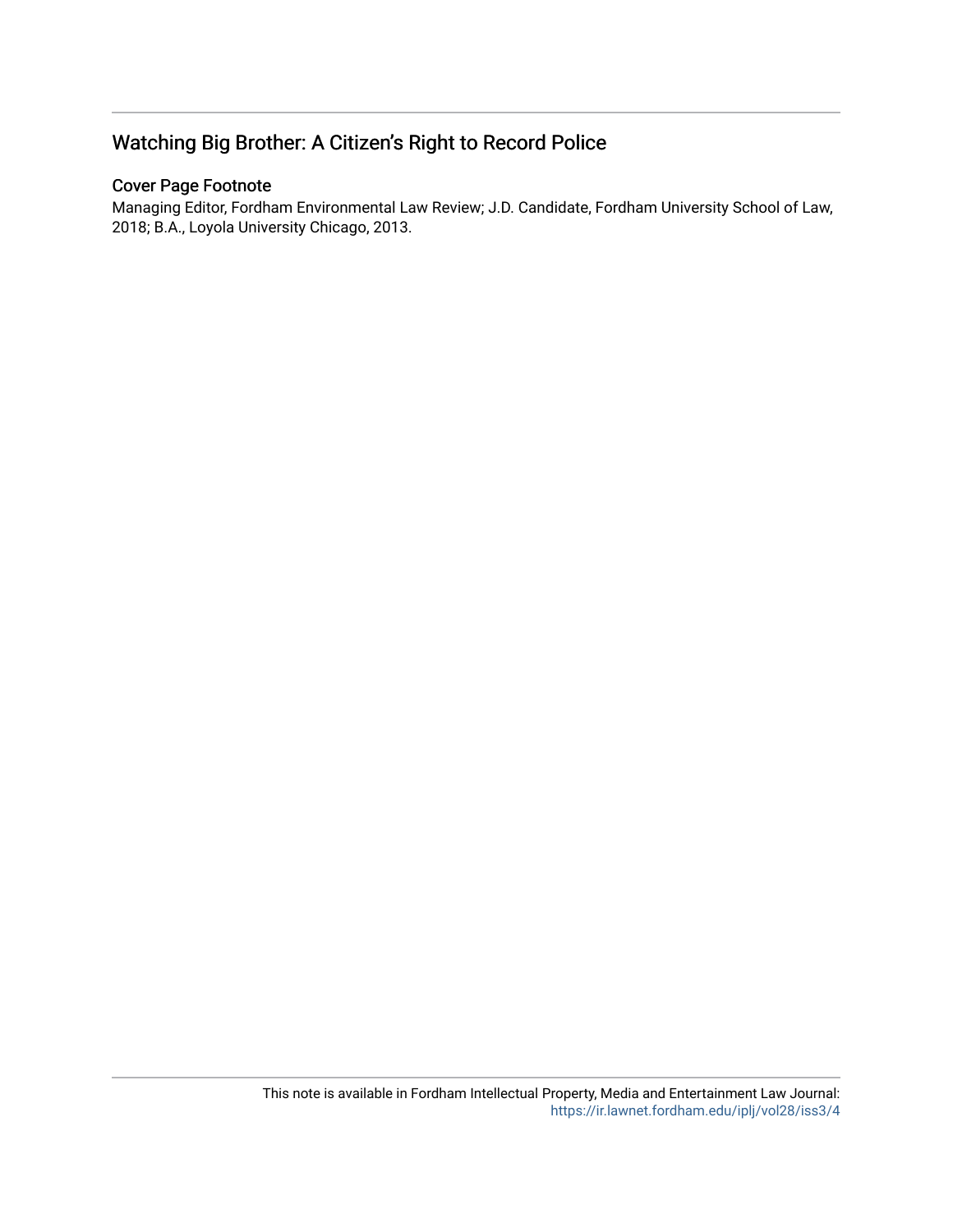# Watching Big Brother: A Citizen's Right to Record Police

### By Vincent Nguyen\*

*Due to growing technological advances and the ubiquity of mobile phones, it has become increasingly common for citizens to use these devices to photograph and record events. Though largely uncontroversial, when used to record public police activity, some citizens have been arrested and charged under state wiretapping or eavesdropping statutes. Over time, various circuit courts have held that this right to record public police actions is a protected activity. Most recently, however, the U.S. Court of Appeals for the Eighth Circuit affirmed a lower court decision, which held that this act of recording is unprotected, thereby exemplifying how circuit courts are split on the issue. Given the importance and timeliness of this issue, this Note agrees with the majority of circuit courts and argues that recording public police activity receives constitutional protection. Part I discusses the First and Fourth Amendment protections surrounding this right to record police activity, further supplemented by the common law right to acquire information. Part II reviews the current circuit split, providing a brief synopsis of the various cases dealing with this issue. Part III, siding with the majority of circuit courts, argues that the citizen right to record is entitled to constitutional protection and advocates for its legality as a matter of public policy.* 

<sup>\*</sup> Managing Editor, *Fordham Environmental Law Review*; J.D. Candidate, Fordham University School of Law, 2018; B.A., Loyola University Chicago, 2013.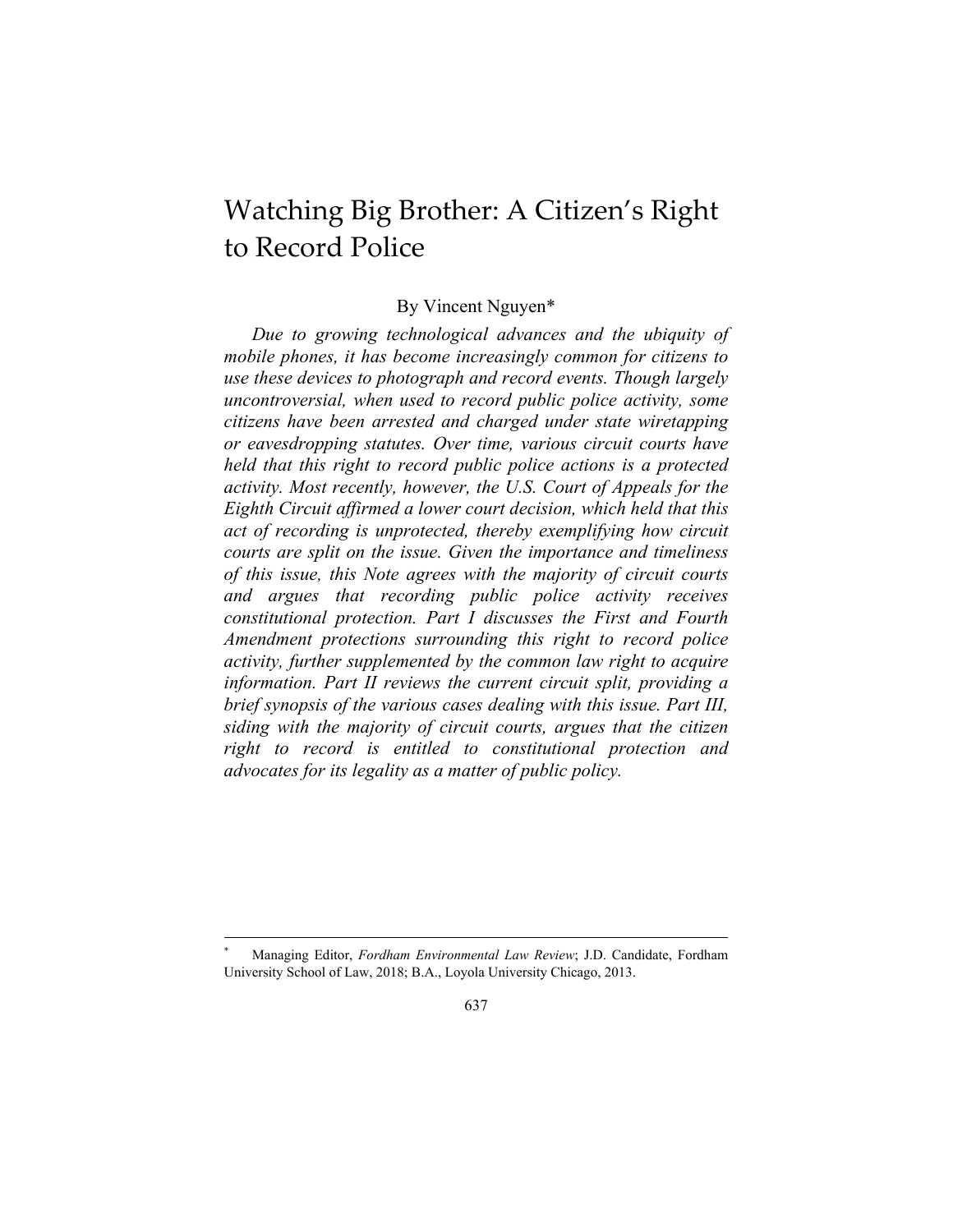| L       | LEGAL PROTECTIONS FOR THE RIGHT TO RECORD  642           |
|---------|----------------------------------------------------------|
|         |                                                          |
|         | 1. Constitutional Right to Gather and Receive            |
|         |                                                          |
|         | 2                                                        |
|         |                                                          |
|         | C. Common Law Right to Know Information  648             |
| $\Pi$ . | <b>CURRENT CIRCUIT SPLIT ON THE RIGHT TO RECORD  650</b> |
|         | A. Circuits Holding a Qualified Recordation Right        |
|         |                                                          |
|         | $\mathbf{1}$                                             |
|         | $\mathfrak{2}^-$                                         |
|         | 3.                                                       |
|         | 4                                                        |
|         | 5.                                                       |
|         | 6.                                                       |
|         | B. Eighth Circuit Holding Recordation Right Does         |
|         |                                                          |
|         | III. PROPOSAL FOR THE SUPREME COURT TO RULE ON           |
|         | THE ISSUE OF THE CITIZEN'S RIGHT TO RECORD  660          |
|         | A. Act of Recording Amounts to Speech Triggering         |
|         |                                                          |
|         | B. Right to Disseminate Recordings of Police             |
|         | 663                                                      |
|         | C. Laws Negatively Impacting the Citizen's Right to      |
|         |                                                          |
|         | D. Police Officers Performing Their Official Duties      |
|         | in Public Have No Reasonable Expectation of              |
|         | Privacy                                                  |
|         | E. Benefits of Recordings Trigger Protection  666        |
|         | 1. Video<br>Evidence<br>Provides<br>Probative            |
|         | Evidence in Criminal Cases<br>667                        |
|         | Vindication of Civil Rights in Section 1983<br>2.        |
|         |                                                          |
|         | Need for Symmetry and Police Reform  669<br>3.           |
|         |                                                          |

638 *FORDHAM INTELL. PROP. MEDIA & ENT. L.J.* [Vol. XXVIII:637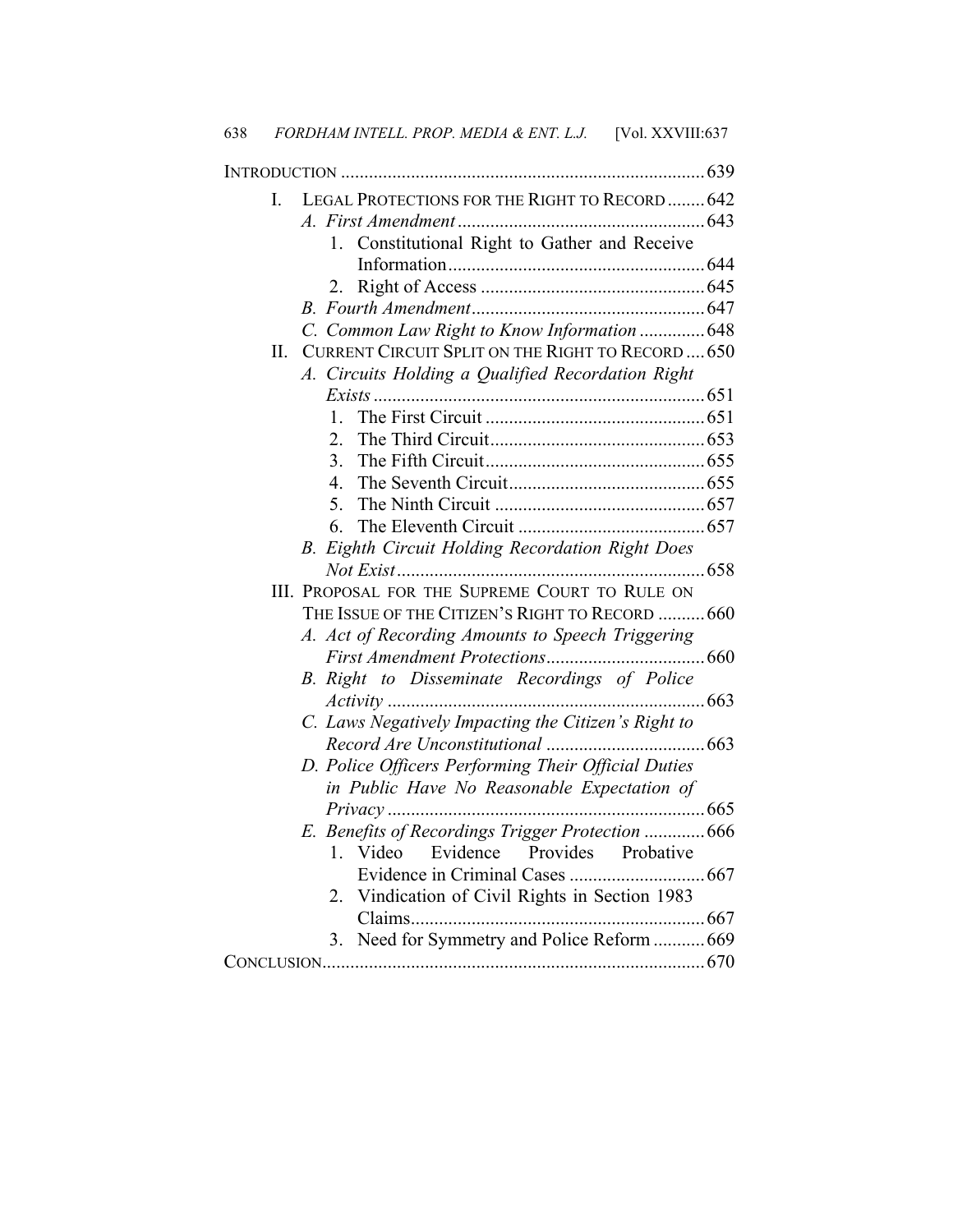#### **INTRODUCTION**

#### "I can't breathe."

#### – Eric Garner

The now-infamous nearly three-minute video shows the escalating interaction between Eric Garner and the police, with Garner repeating the phrase "I can't breathe" eleven times.<sup>1</sup> The video is difficult to watch for a number of reasons, primarily because Garner was later pronounced dead at the hospital. $2$  While the video provides a holistic view of the interaction, some unrecorded details are of importance, namely (according to witnesses) that police arrested Garner twice that year near the same spot for selling untaxed cigarettes, and that Garner flailed his arms to resist frisking and avoid detention.<sup>3</sup> Though this information provides a more comprehensive view of the interaction, these events are not necessarily pertinent to the events of Thursday, July 17,  $2014.<sup>4</sup>$ 

If police forbade citizens from recording them while they perform their official duties in public, society would remain uninformed of such harrowing police interactions. Videos are important evidentiary devices because they can provide a complete and accurate record of events, including dialogue, body movements, and other contextual details. According to the American Civil Liberties Union ("ACLU"), video "creates an independent record of what took place in a particular incident, free from accusations of bias, [incorrect testimony], or faulty memory.

<sup>1</sup>  *See 'I Can't Breathe': Eric Garner Put in Chokehold by NYPD Officer – Video*, GUARDIAN (Dec. 4, 2014), https://www.theguardian.com/us-news/video/2014/dec/04/icant-breathe-eric-garner-chokehold-death-video [https://perma.cc/59Z9-SMT4]; *see also*  Christopher Mathias, *Eric Garner Said 'I Can't Breathe' [Eleven] Times — Now Activists Are Making [Eleven] Demands in His Name*, HUFFPOST (Dec. 11, 2014), https://www.huffingtonpost.com/2014/12/11/eric-garner-protestsdemands\_n\_6308956.html [https://perma.cc/5VAH-TZP9].

<sup>2</sup>  *See* Al Baker et al., *Beyond the Chokehold: The Path to Eric Garner's Death*, N.Y. TIMES (June 13, 2015), https://www.nytimes.com/2015/06/14/nyregion/eric-garnerpolice-chokehold-staten-island.html [https://perma.cc/J47G-M48F]. 3

*See id.*

<sup>4</sup>  *See* Ford Fessenden, *New Perspective on Eric Garner's Death*, N.Y. TIMES (June 13, 2015), https://www.nytimes.com/interactive/2014/12/03/us/2014-12-03-garnervideo.html [https://perma.cc/BN75-U5C3].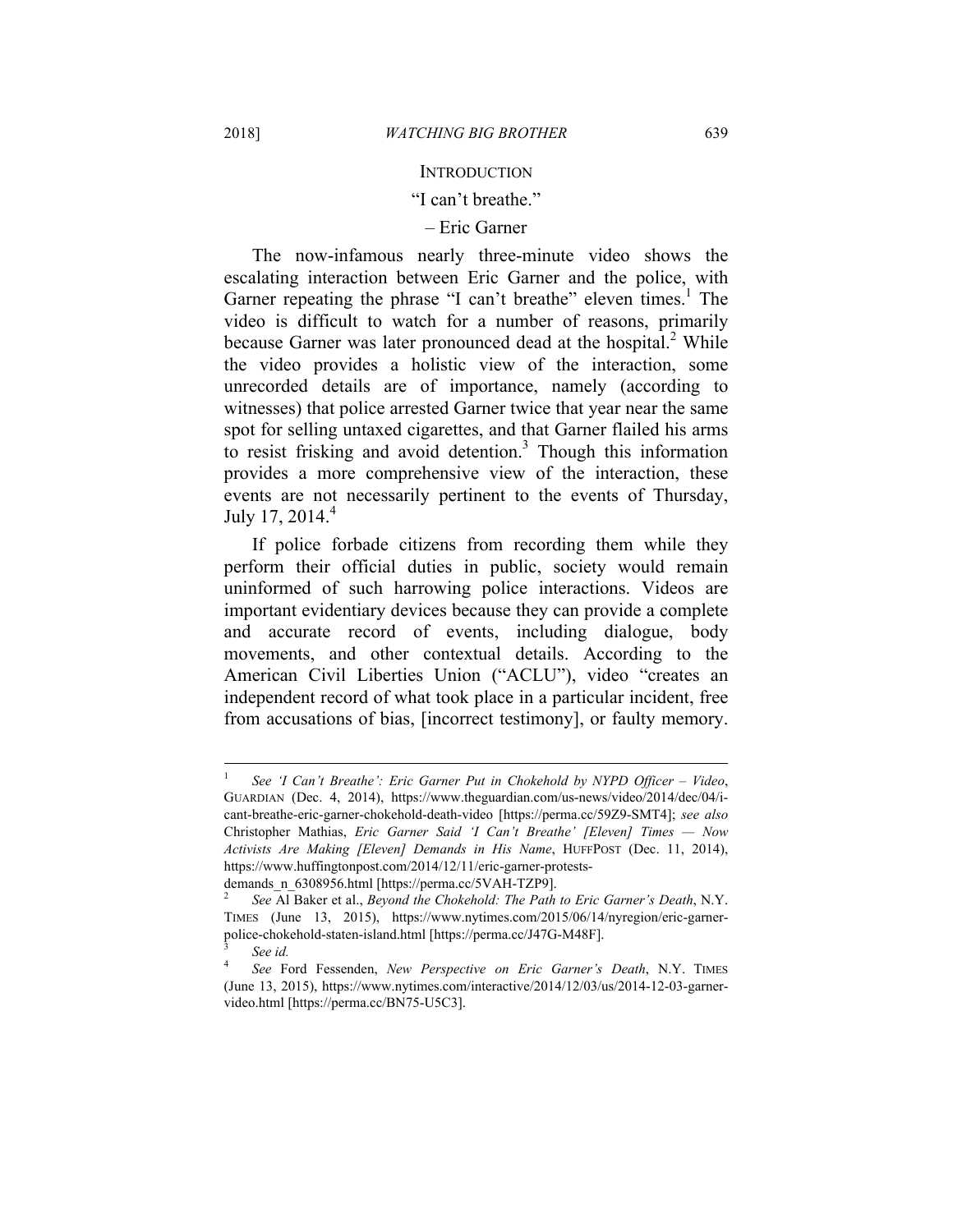It is no accident that some of the most high-profile cases of police misconduct have involved video and audio records."<sup>5</sup> Most importantly, video recordings, as opposed to witness accounts, do not erode over time.<sup>6</sup> Eyewitness testimony is fickle, and all too often, shockingly inaccurate.<sup>7</sup> Furthermore, "[b]ystander videos provide different perspectives than police and dashboard cameras, portraying circumstances and surroundings that police videos often do not capture. Civilian video also fills the gaps created when police choose not to record video or withhold their footage from the public."8 In addition to a video's evidentiary value, video recording can assist law enforcement, ranging from Justice Department investigations of civil rights violations to exonerations of police officers accused of wrongdoing.<sup>9</sup> In other words, bystander videos can not only protect citizens from inappropriate police activity, but also protect police from allegations of misconduct.<sup>10</sup>

In a recent federal circuit court decision, *Akins v. Knight*,<sup>11</sup> the U.S. Court of Appeals for the Eighth Circuit affirmed a lower court decision,<sup>12</sup> which held that citizens do not have the right to record

7  *See* Commonwealth v. Martin, 850 N.E.2d 555, 570 (Mass. 2006) (Cordy, J., dissenting) (revealing seventy-seven percent of wrongful convictions were due to mistaken eyewitness testimony).

8 Fields v. City of Philadelphia, 862 F.3d 353, 359 (3d Cir. 2017).

<sup>5</sup>  *Filming and Photographing the Police*, ACLU, https://www.aclu.org/issues/freespeech/photographers-rights/filming-and-photographing-police [https://perma.cc/U5Z6- WQZE] (last visited Jan. 28, 2017) (defending the constitutional right to take photographs and video in public and committing itself to defend this right).

<sup>6</sup>  *See* Henry F. Fradella, *Why Judges Should Admit Expert Testimony on the Unreliability of Eyewitness Testimony*, 2 FED. CTS. L. REV. 1, 10 (2007) (describing the rapid decline in reliability of memory over time); *see also* Richard P. Conti, *The Psychology of False Confessions*, 2 J. CREDIBILITY ASSESSMENT & WITNESS PSYCHOL. 14, 22–23 (1999) (describing the effect misleading post-event information can have on recounting the original information).

<sup>9</sup>  *See* Robinson Meyer, *The Courage of Bystanders Who Press 'Record'*, ATLANTIC (Apr. 8, 2015), https://www.theatlantic.com/technology/archive/2015/04/the-courage-ofbystanders-who-press-record/389979/ [https://perma.cc/9NW9-6HF2].

<sup>10</sup> *See* Maya Wiley, *Body Cameras Help Everyone – Including the Police*, TIME (May 9, 2017), http://time.com/4771417/jordan-edwards-body-cameras-police/ [https://perma.cc/794Z-WFCG].

<sup>&</sup>lt;sup>11</sup> 863 F.3d 1084 (8th Cir. 2017).<br><sup>12</sup> See id. at 1088; see also Akins

<sup>12</sup> *See id.* at 1088; *see also* Akins v. City of Columbia, No. 2:15-CV-04096-NKL, 2016 WL 4126549, at \*17 (W.D. Mo. Aug. 2, 2016).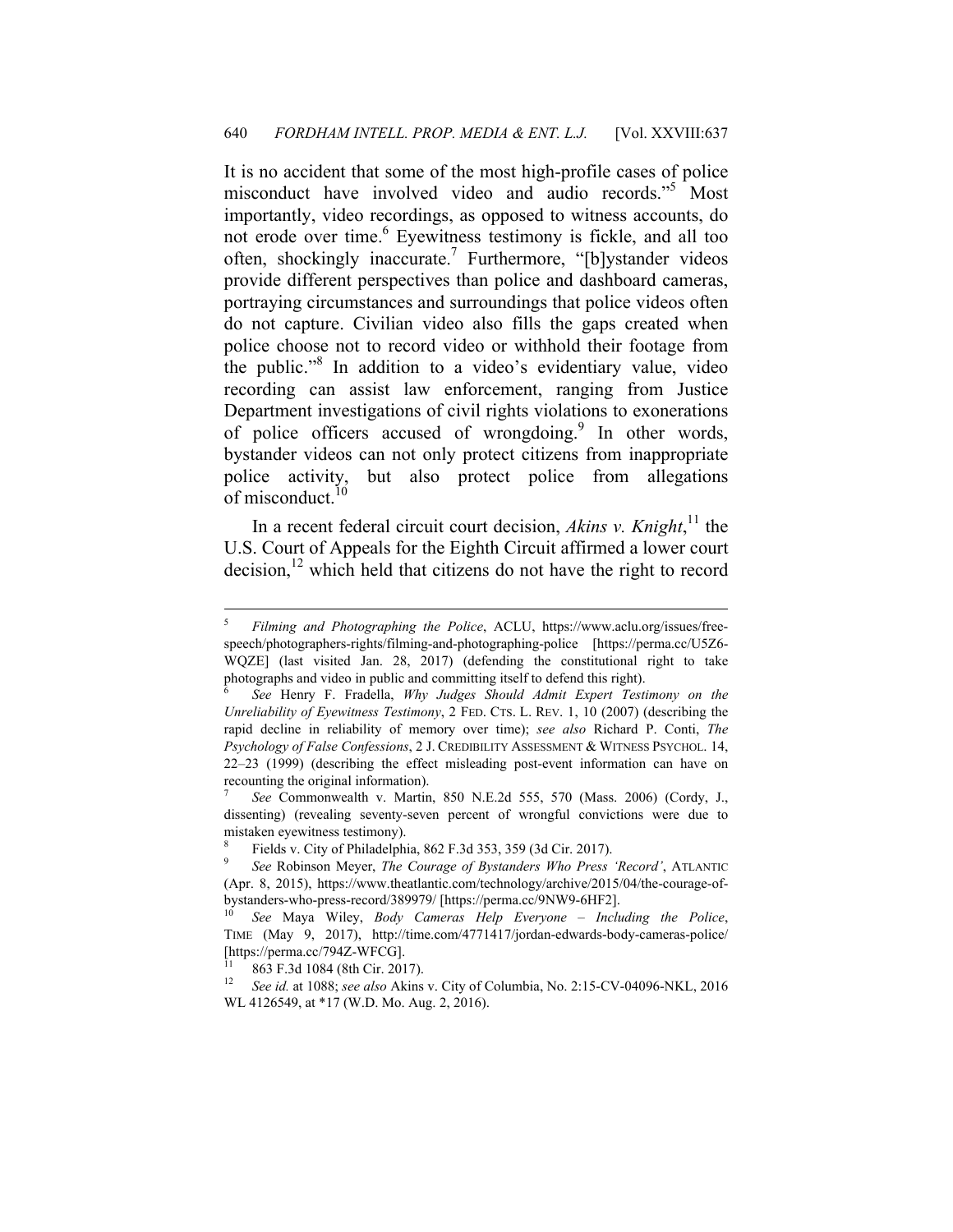public officials.13 In the lower court decision, the appellant argued that he was stopped from filming in a police precinct lobby in 2011.14 The U.S. District Court for the Western District of Missouri referenced an Eighth Circuit decision in declaring that "neither the public nor the media" enjoys a right of equal access or special First Amendment rights.<sup>15</sup> In contrast to the U.S. Courts of Appeals for the First, Third, Fifth, Seventh, Ninth, and Eleventh Circuits<sup>16</sup>—all of which held that the Constitution guarantees the right to film public officials in public settings, sometimes subject to reasonable time, place, and manner restrictions<sup>17</sup>—the Eighth Circuit ruled that citizens have no right to film politicians or police in public.18 The Eighth Circuit incorrectly ruled on this matter and should align itself with the majority of circuit courts, not only to provide uniformity, but also to provide citizens with greater protections in accordance with their constitutional rights.

This Note argues the First Amendment protects the citizen's right to record police officers in public spaces.<sup>19</sup> The common law right to know information further supports the right to record police activity.<sup>20</sup> Part I outlines the existing constitutional basis, specifically the First and Fourth Amendments, and the common law which protects citizens from prosecution when recording police activity. The majority of federal circuit courts have held that both this constitutional and common law right to record public

<sup>13</sup> The circuit court affirmed the district court ruling, *see Akins*, 863 F.3d at 1088, which held that appellant "has no constitutional right to videotape any public proceedings he wishes to," *Akins*, 2016 WL 4126549, at \*17.

<sup>&</sup>lt;sup>14</sup> See Akins, 2016 WL 4126549, at \*17.<br><sup>15</sup> Id. (citing Rice v. Kempker, 374 F.3d 675, 678 (8th Cir. 2004) ("[N]either the public nor the media has a First Amendment right to videotape, photograph, or make audio recordings of government proceedings that are by law open to the public."); *see also infra* notes 145–58 and accompanying text.

<sup>&</sup>lt;sup>16</sup> See infra Section II.A.<br><sup>17</sup> See Stephen Wyse, *[Eighth] Circuit Rules No First Amendment Right to Film Police in Public*, WYSE L. FIRM, P.C. (Aug. 9, 2017), http://wyselaw.com/index.php/2017/08/09/ 8th-circuit-rules-no-first-amendment-right-to-film-the-police-in-public/

<sup>[</sup>https://perma.cc/KD4S-XMFN].

<sup>18</sup> *See Akins*, 863 F.3d at 1088 (affirming the district court decision that held that citizens have no right to film politicians or police in public). 19 *See infra* Section I.A. 20 *See infra* Section I.C.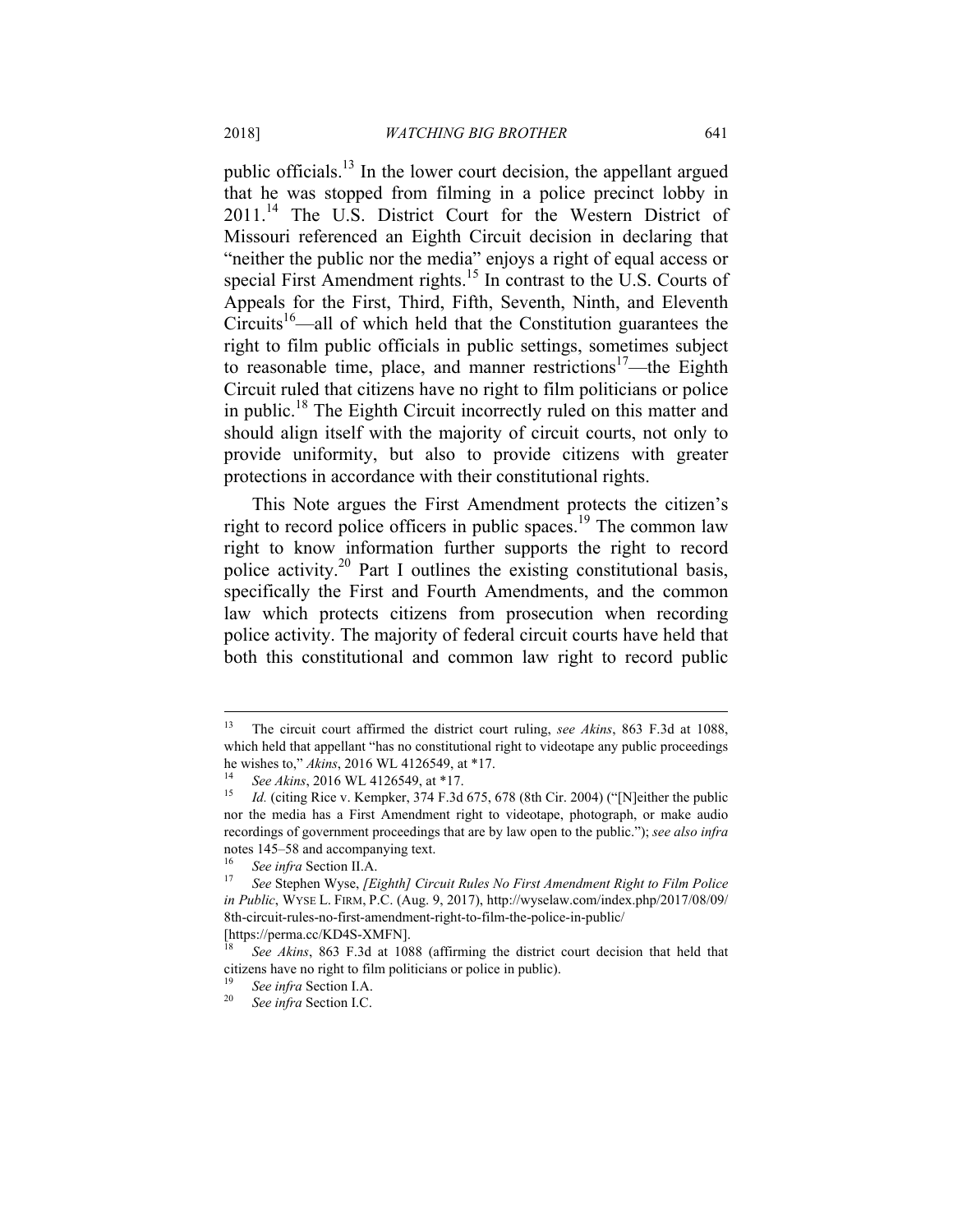police activity exists.<sup>21</sup> Part II describes how the most recent Eighth Circuit decision departs from convention, thus creating a split at the circuit court level. This Note asserts that as a result, the U.S. Supreme Court should address this issue of public significance, and subsequently hold this right to exist. Part III establishes that recording is a form of speech, entitled to First Amendment protection. This First Amendment designation protects the recorder when disseminating the recording in the future, and from statutes attempting to criminalize recordings. $^{22}$ 

#### I. LEGAL PROTECTIONS FOR THE RIGHT TO RECORD

This Part details the constitutional protections afforded to the recording of public police actions, further supported by the common law right to know information. The First Amendment, in conjunction with the Fourth Amendment, protects the citizen's right to record public police actions.<sup>23</sup> First Amendment jurisprudence suggests there is an affirmative constitutional right to gather and receive information on matters of public interest.<sup>24</sup> This right to access information prohibits federal and state governments from interfering.<sup>25</sup> In addition, Fourth Amendment jurisprudence indicates that police officers have no reasonable expectation of privacy while performing their duties in public, indicating citizens can legally record these activities.<sup>26</sup> Finally, American common

 $21$ <sup>21</sup> *See, e.g.*, Turner v. Lieutenant Driver, 848 F.3d 678, 687–90 (5th Cir. 2017); ACLU of Ill. v. Alvarez, 679 F.3d 583, 594–602 (7th Cir. 2012), *cert. denied*, 133 S. Ct. 651 (2012); Glik v. Cunniffe, 655 F.3d 78, 82–85 (1st Cir. 2011); Smith v. City of Cumming, 212 F.3d 1332, 1333 (11th Cir. 2000); *see also infra* Section II.A.<br>
<sup>22</sup> See supra note 21 and accompanying text.<br>
<sup>23</sup> See infra notes 28–42 and accompanying text.<br>
<sup>24</sup> See Stanley v. Georgia, 394 U.S. 557, 564 (1969)

about public officials is necessary to inform and enable political discourse in a democracy. *See id.* Further, the First Amendment protects the right to disseminate or publish recordings of public significance, *even if* another party illegally intercepted the recording. *See Bartnicki v. Vopper, 532 U.S. 514, 519, 534–35 (2001).*<br><sup>25</sup> *See infra* notes 43–55 and accompanying text.<br><sup>26</sup> *See, e.g.*, Hornberger v. Am. Broad. Cos., 799 A.2d 566, 592–95 (N.J. Super. Ct.

App. Div. 2002); Commonwealth v. Henlen, 564 A.2d 905, 906–07 (Pa. 1989); State v. Flora, 845 P.2d 1355, 1357–58 (Wash. Ct. App. 1992); *see also infra* notes 56–62 and accompanying text.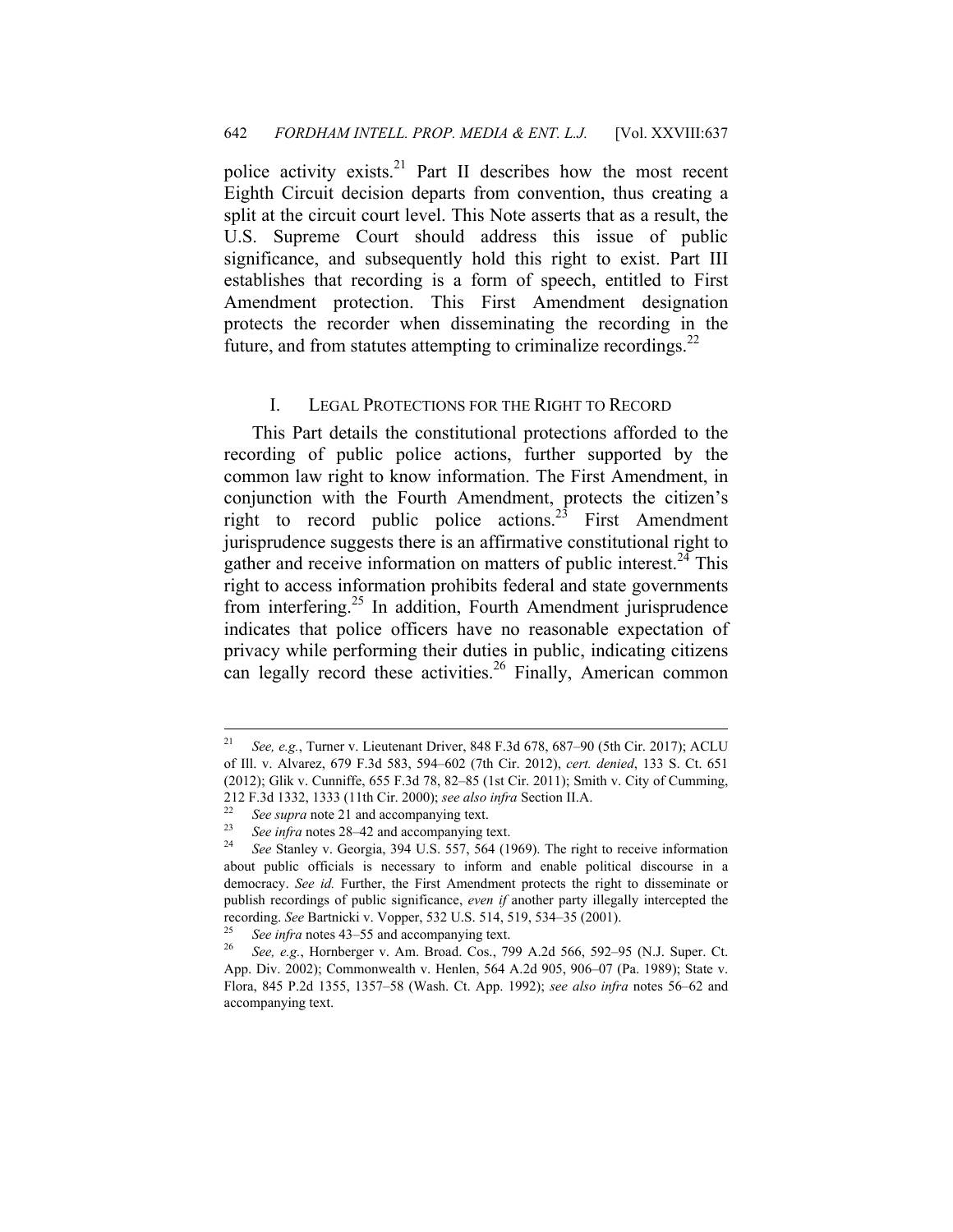law protects the act of recording public police activity, allowing citizens to create and inspect public records. $27$ 

#### *A. First Amendment*

Because the First Amendment prohibits the government from limiting public information, citizens can record the police performing their duties in public.<sup>28</sup> The right to gather and receive information about public officials informs and enables political discourse.<sup>29</sup> The nation's founders prioritized transparency and information regarding governmental affairs, because it allowed for the election of responsible political representatives.<sup>30</sup> In fact, the Founding Fathers intended the First Amendment to protect discussions of politics and government.<sup>31</sup> Recordings are commonly used for the preservation and dissemination of information, and are "included within the free speech and free press guaranty of the First [Amendment]."32 Similarly, the Supreme Court recognized that a First Amendment right to gather

<sup>27</sup> *See infra* Section I.C. (explaining how the common law right to know information supports recording police activity).

See U.S. CONST. amend. I ("Congress shall make no law . . . prohibiting the free exercise thereof; or abridging the freedom of speech . . . ."). In interpreting the First Amendment, the Supreme Court has recognized the right to receive information and ideas. *See, e.g.*, Houchins v. KQED, Inc., 438 U.S. 1, 11 (1978); Va. State Bd. of Pharmacy v. Va. Citizens Consumer Council, Inc., 425 U.S. 748, 757 (1976); Branzburg v. Hayes, 408 U.S. 665, 681 (1972). Even though this right is not absolute, newsgathering is "entitled to [F]irst [A]mendment protection, for without some protection for seeking out the news, freedom of the press could be eviscerated." Turner v. Lieutenant Driver, 848 F.3d 678, 688 (5th Cir. 2017) (quoting *In re* Express-News Corp., 695 F.2d 807, 808 (5th Cir. 1982)); *see also* Davis v. E. Baton Rouge Par. Sch. Bd., 78 F.3d 920, 928 (5th Cir. 1996). Finally, there is "an undoubted right to gather news from any source by means within the law." *Turner*, 848 F.3d at 688 (quoting *Houchins*, 438 U.S. at 11). 29 *See* ACLU of Ill. v. Alvarez, 679 F.3d 583, 599–600 (7th Cir. 2012), *cert. denied*,

<sup>133</sup> S. Ct. 651 (2012).

See *id.* Furthermore, "speech and press freedom includes, by implication, 'some protection' for [individuals] gathering information about the affairs of government[, which] is consistent with the historical understanding of the First Amendment." *Id.* at 599. 31 Mills v. Alabama, 384 U.S. 214, 218 (1966); *see also* N.Y. Times v. Sullivan, 376

U.S. 254, 270 (1964) (this constitutional right reflects our "profound national commitment to the principle that debate on public issues should be uninhibited, robust, and wide-open").

<sup>32</sup> Burstyn v. Wilson, 343 U.S. 495, 502 (1952).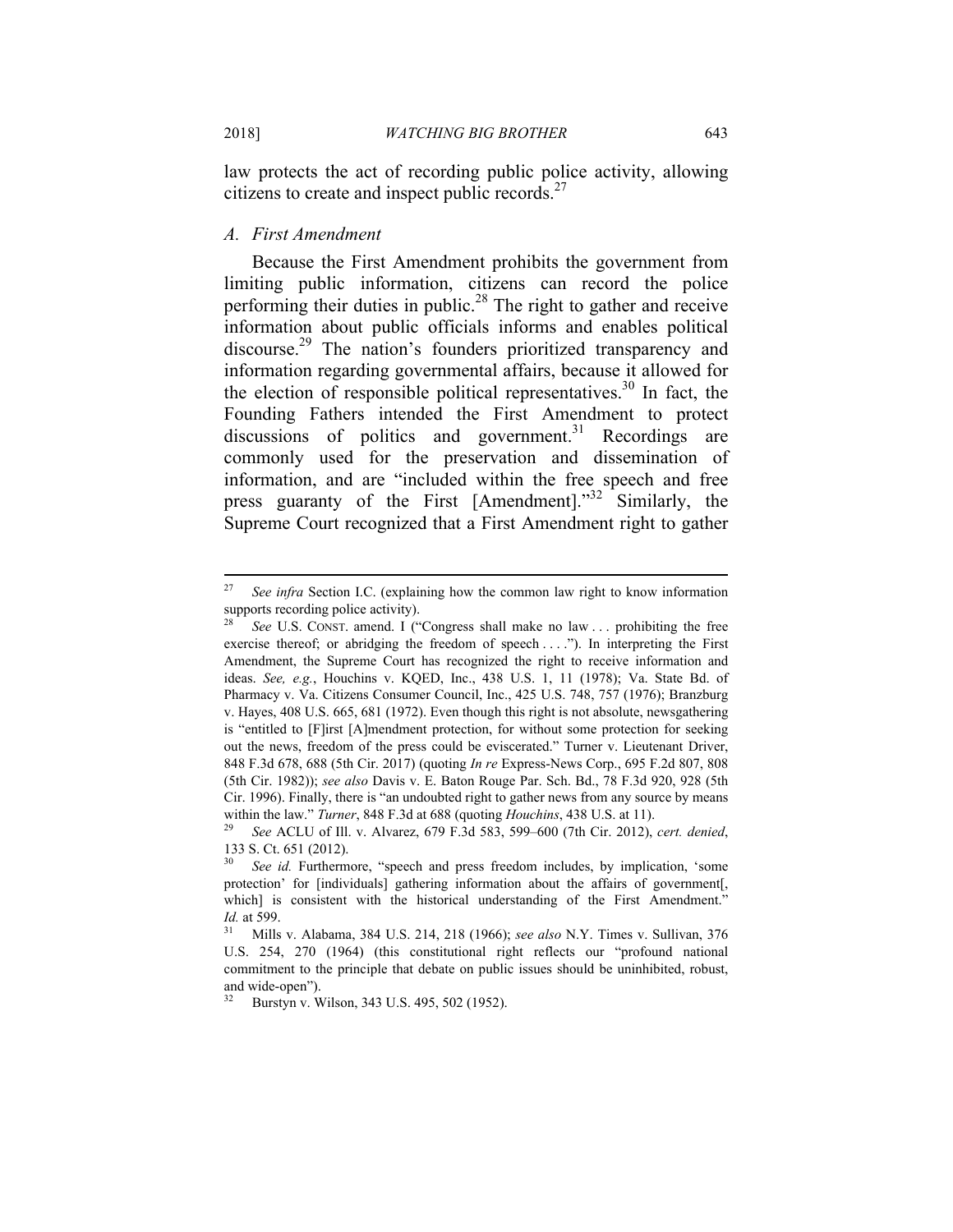and disseminate public information exists, $33$  including the public activities of police officers. In a quick succession of cases in the  $1980s$ ,  $34$  the Court decided that the First Amendment right to access information was tantamount to the right to communicate, applying strict scrutiny toward any law trying to circumscribe this right. $35$ 

#### 1. Constitutional Right to Gather and Receive Information

The Supreme Court has held that gathering and receiving information is included within the First Amendment's protections.<sup>36</sup> In 1969, the Court held the "right to receive information and ideas, regardless of their social worth, is fundamental to our free society."<sup>37</sup> Not only do citizens have the right to *receive* information and ideas, but the Supreme Court has

1

<sup>33</sup> *Cf.* Branzburg v. Hayes, 408 U.S. 665, 681 (1972). This notion is discussed in more detail in the next Section. *See infra* notes 37–42 and accompanying text. 34 *See infra* note 44 and accompanying text. *See generally* Eugene Volokh, *Freedom of* 

*Speech, Permissible Tailoring and Transcending Strict Scrutiny*, 144 U. PA. L. REV. 2417, 2418–24 (1996) (restating briefly the strict scrutiny doctrine and the Supreme Court's method of evaluating restrictions on speech).

Strict scrutiny is the highest level of judicial review that a court employs to determine the constitutionality of a law, which applies to content-based speech restrictions. *See, e.g.*, Reed v. Town of Gilbert, 135 S. Ct. 2218, 2227 (2015) (subjecting content-based speech restrictions to strict scrutiny analysis); *see also* Skinner v. State of Okla. *ex rel.* Williamson, 316 U.S. 535, 541 (1942) (attesting to the importance with which strict scrutiny is applied); Legal Info. Inst., *Strict Scrutiny*, CORNELL LAW SCH., https://www.law.cornell.edu/wex/strict\_scrutiny [https://perma.cc/H3EQ-7EVK] (last visited Oct. 26, 2017) ("Strict scrutiny is a form of judicial review that courts use to determine the constitutionality of certain laws. To pass strict scrutiny, the legislature must have passed the law to further a 'compelling governmental interest,' and must have narrowly tailored the law to achieve that interest . . . . [This] represents an approach in which a presumption of constitutionality is shed in favor [of] more exacting judicial review.").

<sup>36</sup> *See Branzburg*, 408 U.S. at 681 (indicating that gathering of information is protected by First Amendment and explaining that "without some protection for seeking out the news, freedom of the press could be eviscerated"); *see also* Stanley v. Georgia, 394 U.S. 557, 564 (1969) (determining that the First Amendment protects information and ideas); Martin v. City of Struthers, 319 U.S. 141, 143 (1943) (holding First Amendment protections extend to right to receive literature); Glik v. Cunniffe, 655 F.3d 78, 82–83 (1st Cir. 2011).

See Stanley, 394 U.S. at 563 (citations omitted).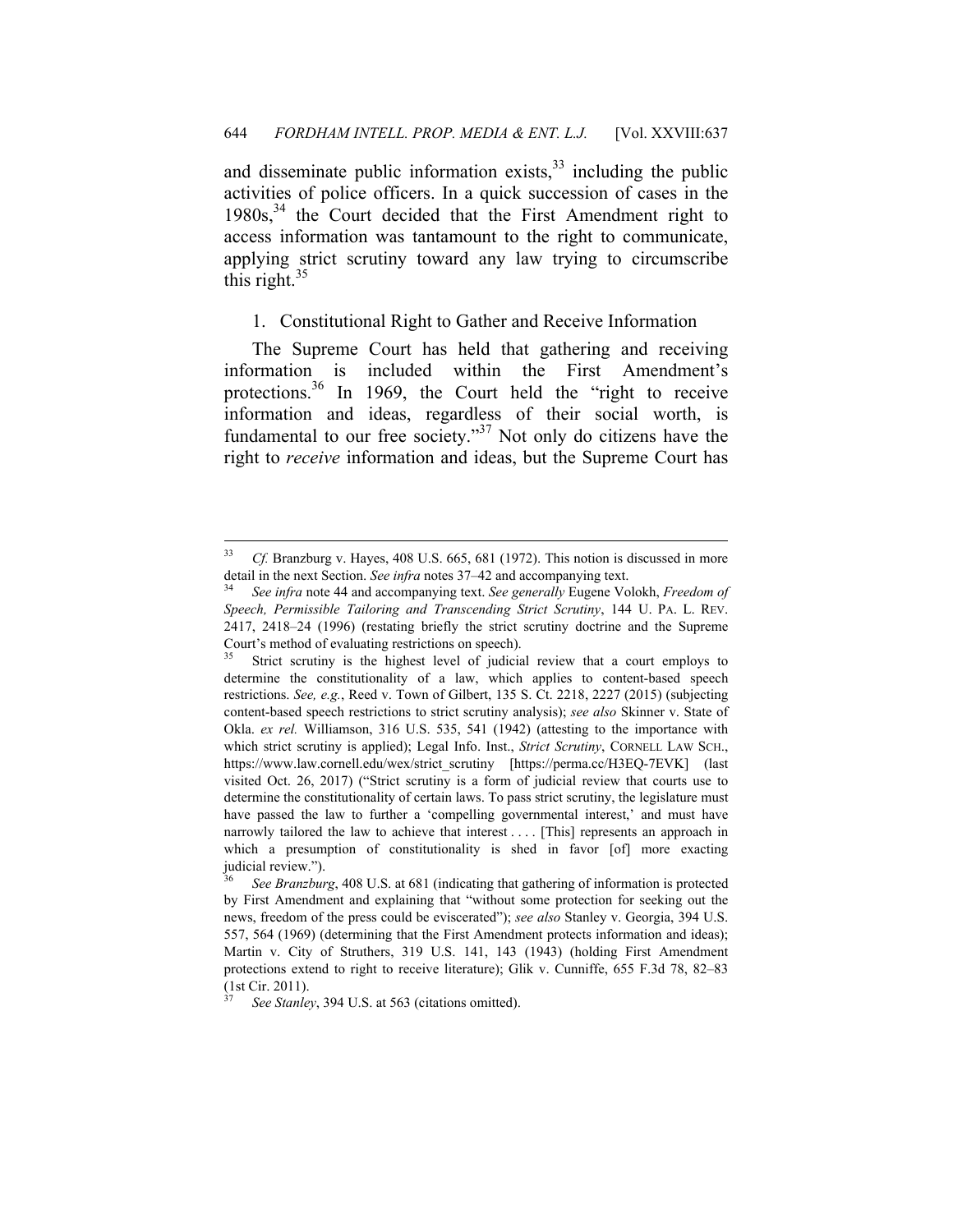also recognized the right to *gather* news and information.<sup>38</sup> This right to gather news is not limited to members of the professional press, but extends to the general public as well.39 Furthermore, the Supreme Court has acknowledged that video recordings are a protected medium of speech under the First Amendment.<sup>40</sup> Ultimately, the underlying principles of the First Amendment protect discussions of matters of public interest.<sup>41</sup>

#### 2. Right of Access

The right of access is an affirmative right to know information, requiring the government to avoid intervening in the acquisition of such information.<sup>42</sup> However, recognition of this right of access is relatively new<sup>43</sup>: The Supreme Court first acknowledged its

<sup>38</sup> Houchins v. KQED, Inc., 438 U.S. 1, 11 (1978) ("There is an undoubted right to gather news 'from any source by means within the law . . . .'" (quoting *Branzburg*, 408 U.S. at 681–82 (1972)).

See Branzburg, 408 U.S. at 684 (stating that the press is not afforded any special right or "access to information not available to the public generally"); *see also Glik*, 655 F.3d at 83–84.

First Amendment speech protections encapsulate audiovisual recordings as speech. *See* Burstyn v. Wilson, 343 U.S. 495, 502 (1952) (holding that movies are a protected form of speech); *see also* ACLU of Ill. v. Alvarez, 679 F.3d 583, 595–96 (7th Cir. 2012) (holding that freedom of press and freedom of speech necessitate the protection of making audio or audiovisual recordings), *cert. denied*, 133 S. Ct. 651 (2012); *infra* note 172 and accompanying text.

<sup>41</sup> *See* Turner v. Lieutenant Driver, 848 F.3d 678, 689 (2017). The First Circuit explained, "[t]he filming of government officials engaged in their duties in a public place, including police officers performing their responsibilities, fits comfortably within [basic First Amendment] principles." *Glik*, 655 F.3d at 82.<br><sup>42</sup> See David Mitchell Ivester, *The Constitutional Right to Know*, 4 HASTINGS CONST.

L.Q. 109, 109 (1977); *see also* Heidi Kitrosser, *Secrecy in the Immigration Courts and Beyond: Considering the Right to Know in the Administrative State*, 39 HARV. C.R.-C.L. L. REV. 95, 102–03 (2004) (drawing a distinction between "negative structuralism," which prevents the government from interfering with the dissemination and consumption of speech, with "affirmative structuralism," which requires the government to provide access to its proceedings or information in its possession).

<sup>43</sup> The Court held a right to access federal information beginning with *Richmond Newspapers, Inc. v. Virginia* in 1980. 448 U.S. 555, 580 (1980). Conversely, the statutory right to access information originates with the Freedom of Information Act ("FOIA") of 1966. *See* 5 U.S.C. § 552 (2012). FOIA generally requires federal agencies and government-controlled entities to release a record when a member of the public submits a request for its release, unless the document falls under an enumerated exemption. *See id.* § 552(a)(1)(A)–(E) (listing provisions related to certain mandatory disclosures); *id.*  § 552(b)(1)–(9) (listing exemptions to the Act's disclosure requirements); *see also* David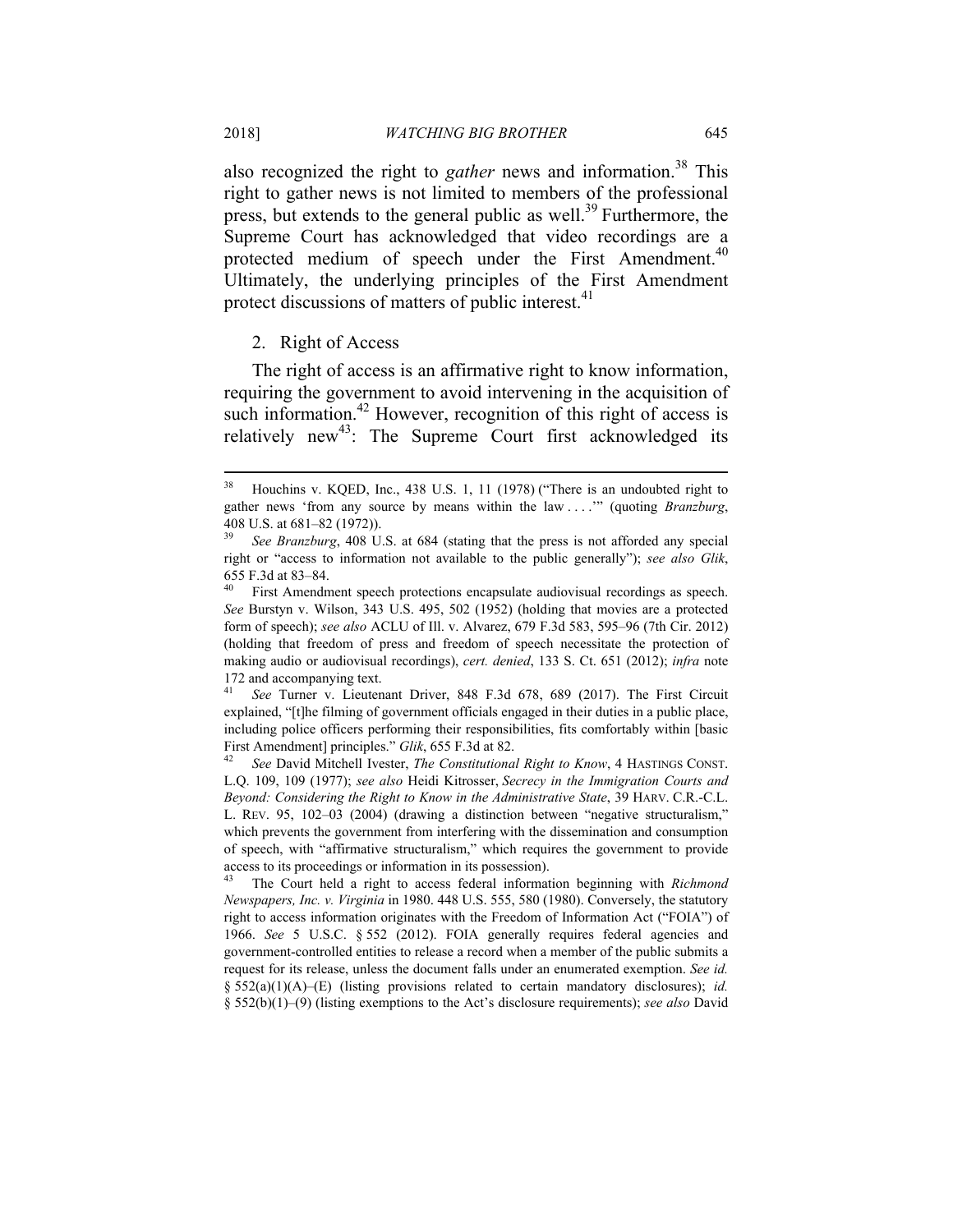existence in 1980 in *Richmond Newspapers, Inc. v. Virginia*,<sup>44</sup> where, after a series of mistrials in a Virginia murder case, the judge closed the trial to the public and the media.<sup>45</sup> Two reporters blocked from accessing the courtroom challenged the judge's actions.46 The Supreme Court held the First Amendment played a structural role in requiring an open government.<sup>47</sup> Seven of the eight justices ruled that the First Amendment guaranteed the press and the public a right of access to the government.<sup>48</sup> Although the case directly concerns the public's right to attend a criminal trial, the opinion's theoretical implications for the public's right to know are much broader.<sup>49</sup> Similar to the rights of association and privacy, the right of access is implicitly guaranteed in the enumerated rights of the First Amendment.<sup>50</sup>

*Richmond Newspapers* left unclear what standard the lower courts should apply when determining whether a presumptive First

C. Vladeck, *Information Access—Surveying the Current Legal Landscape of Federal Right-to-Know Laws*, 86 TEX. L. REV. 1787, 1797 (2008) ("The right of access conferred by FOIA could not have been more broadly conceived. It allows 'any person' . . . to request any record . . . on any subject . . . .").

<sup>44</sup> *See* 448 U.S. at 580. After the *Richmond Newspapers* decision, the Court quickly decided three additional First Amendment right of access cases, extending the right of access to pretrial hearings, sexual assault trials, and voir dire proceedings. *See* Press-Enter. Co. v. Superior Court of Cal., 478 U.S. 1, 13 (1986) (extending the right to preliminary hearings); Press-Enter. Co. v. Superior Court of Cal., 464 U.S. 501, 510–13 (1984) (extending the right to voir dire proceedings); Globe Newspaper Co. v. Superior Court for Norfolk, 457 U.S. 596, 610–11 (1982) (extending the right to sexual assault trials); *see also* Mary-Rose Papandrea, *Under Attack: The Public's Right to Know and the War on Terror*, 25 B.C. THIRD WORLD L.J. 35, 38 (2005). Since the mid-1980s, however, the Court has left further development of this doctrine to the lower courts. *See* Eugene Cerruti, *'Dancing in the Courthouse': The First Amendment Right of Access Opens a New Round*, 29 U. RICH. L. REV. 237, 263–69 (1995) (discussing the holdings of *Globe Newspaper Co.*, 457 U.S. 596, *Press-Enter. Co.*, 464 U.S. 501, *Press-Enter. Co.*, 478 U.S. 1, as well as lower court right of access cases).

<sup>45</sup> See Richmond Newspapers, 448 U.S. at 559–63.<br><sup>46</sup> See id.<br><sup>47</sup> See id. at 580 (holding that the First Amendm

*See id.* at 580 (holding that the First Amendment guarantees the public's right to attend criminal trials) (Burger, J., plurality op.).

<sup>48</sup> *See id.* Justice Powell did not take part in the decision. *Id.* at 581. Justice Rehnquist was the lone dissenter. *See id.* at 604.<br><sup>49</sup> *See generally* Papandrea, *supra* note 44, at 44–48 (tracking the right to know

doctrine from its origin in *Richmond Newspapers* through subsequent case law). 50 *See Richmond Newspapers*, 448 U.S. at 579–80. Free speech is given enumerated

protection by the First Amendment, which expressly states "Congress shall make no law . . . abridging the freedom of speech." U.S. CONST. amend. I.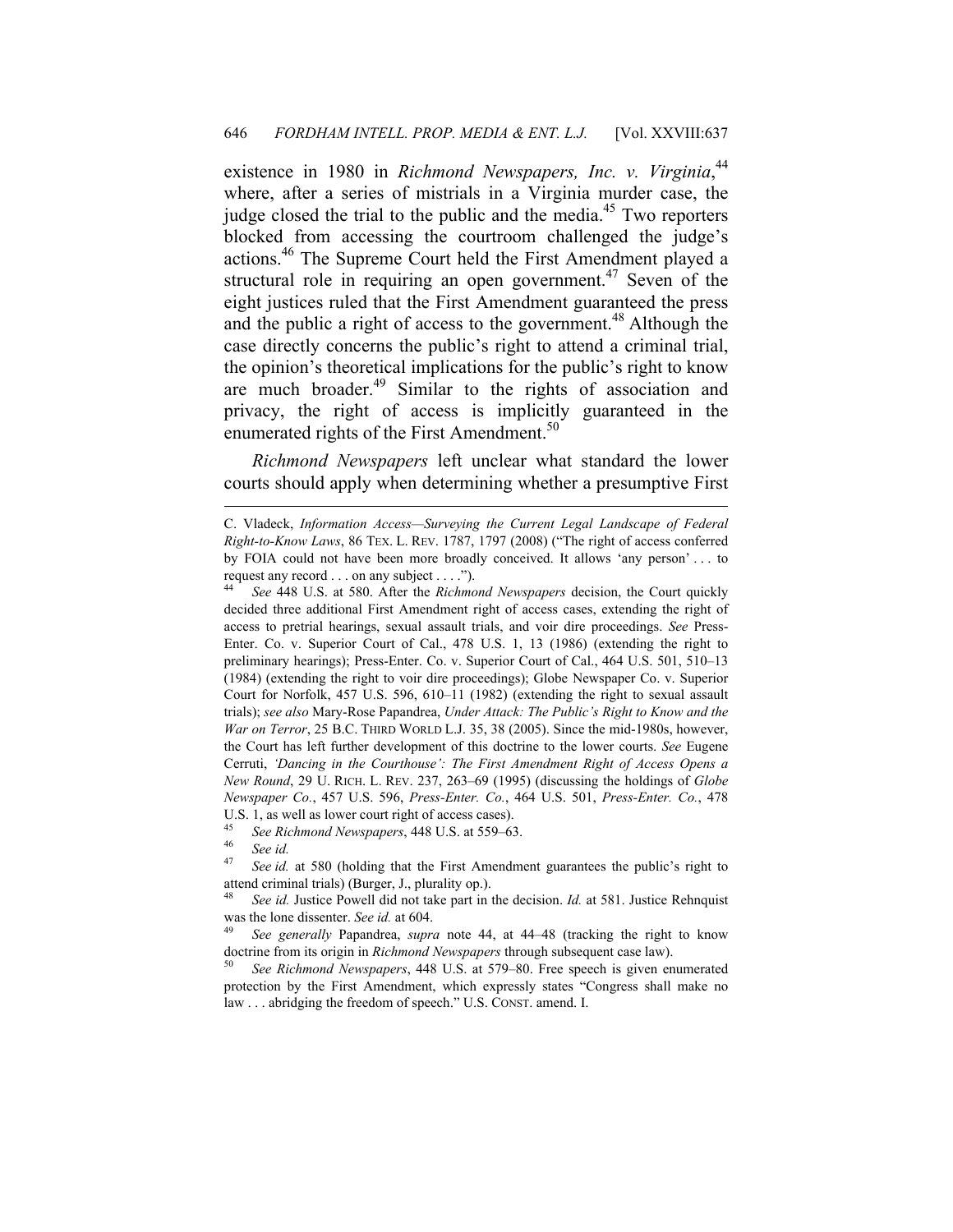Amendment right of access attaches. As a result, the Supreme Court adopted a two-prong history-and-logic test derived from Justice Brennan's *Richmond Newspapers* concurring opinion.<sup>51</sup> This inquiry considers two factors: (1) whether the proceeding has traditionally been open to the public; and (2) whether public access to the proceeding at issue would "play[] a significant positive role.<sup>"52</sup> If the right of access attaches, the court may only restrict access to the proceeding if it determines that there is a "compelling governmental interest" which necessitates closure, and that this closure is "narrowly tailored" to serve such an interest.<sup>53</sup> By applying strict scrutiny, the Supreme Court clearly indicates that the public's First Amendment right of access receives the same legal protections as the right to communicate. $54$ 

#### *B. Fourth Amendment*

The Fourth Amendment relates to the act of recording police activity because it protects an individual against unreasonable searches and seizures, thus creating the foundation for privacy law.<sup>55</sup> The Supreme Court originated this significant body of case law from Justice Harlan's concurring opinion<sup>56</sup> in *Katz v. United States*, which details an individual's "reasonable expectation of privacy."57 Though originally in a concurring opinion, subsequent

<sup>56</sup> *See Katz*, 389 U.S. at 360–62 (Harlan, J., concurring). 57 *See id.* Charles Katz used a public pay phone booth to communicate illegal gambling bets between Los Angeles, Miami, and Boston. *See id.* at 348 (majority opinion). The

<sup>51</sup> The Court points primarily to the *Globe Newspaper* decision, specifically, those sections of which relied upon Justice Brennan's concurrence in *Richmond Newspapers*. *See* Press-Enter. Co. v. Superior Court of Cal., 478 U.S. 1, 8–9 (1986) (citing Globe Newspaper Co. v. Superior Court for Norfolk, 457 U.S. 596, 605–06 (1982)); *Globe Newspaper*, 457 U.S. at 605–06 (quoting *Richmond Newspapers*, 448 U.S. at 589 (Brennan, J., concurring)); *Richmond Newspapers*, 448 U.S. at 597–98 (Brennan, J., concurring) (concluding with a summation of the history-and-logic test).

<sup>&</sup>lt;sup>52</sup> See Press-Enter., 478 U.S. at 8.<br><sup>53</sup> See Press-Enter., 464 U.S. at 510 (citing *Globe Newspaper*, 457 U.S. at 606–07).<br><sup>54</sup> See id.; see also *Globe Newspaper*, 457 U.S. at 606–07. In his *Globe Newspaper* 

dissent, Justice Burger argued that the right of access should not be treated the same as the right to disseminate information or to discuss ideas publicly, and that the court should instead ask whether the restriction is "reasonable," balancing the competing interests of access and closure. *See* 457 U.S. at 615–16 (Burger, C.J., dissenting).

<sup>55</sup> *See* U.S. CONST. amend. IV; Katz v. United States, 389 U.S. 347, 360–62 (1967) (Harlan, J., concurring) (noting the Fourth Amendment's reasonable expectation of privacy).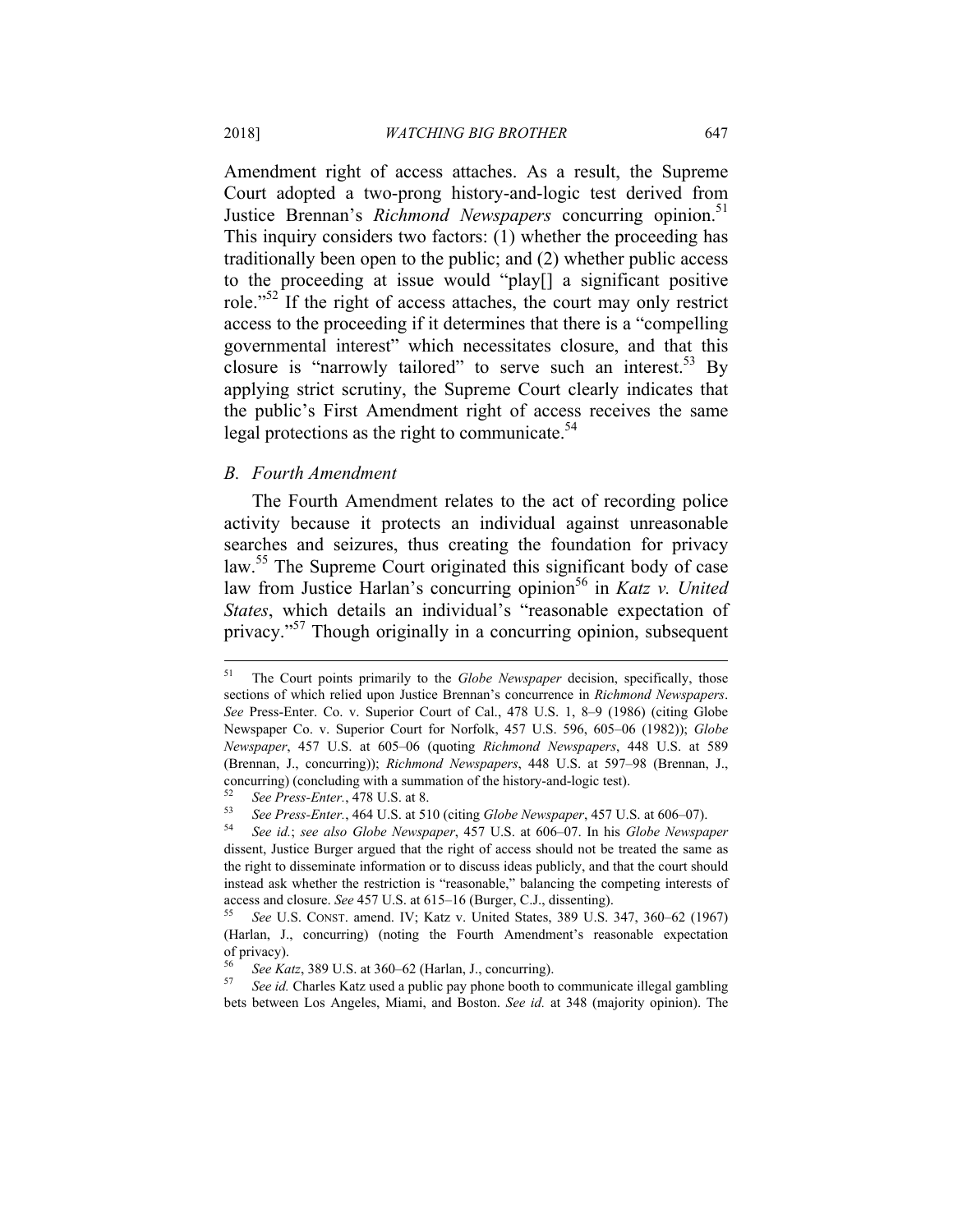case law adopted this two-prong test to evaluate when a governmental intrusion constitutes a "search" under the Fourth Amendment.<sup>58</sup> The first prong considers whether a person demonstrates an actual "subjective expectation of privacy";<sup>59</sup> and the second prong examines whether the "expectation [is] one that society is prepared to recognize as 'reasonable.'"<sup>60</sup> The first prong is a factual inquiry, while the second prong is a question of law. $61$ 

#### *C. Common Law Right to Know Information*

Americans have a vital interest in acquiring information about their government because it fundamentally affects their lives.<sup>62</sup> The common law right to information "antedates the Constitution."63 The general common law right to information is a remnant of the English common law that allowed citizens to inspect records. $64$ This common law right to know information is measured by evaluating the requester's interests in seeking the information.<sup>65</sup>

When reviewing the case law applying this common law right in various U.S. courts since the nation's founding, it is unclear precisely what a plaintiff must initially show to trigger a right to information.<sup>66</sup> Some courts have followed the English rule that

FBI recorded his conversations via an electronic eavesdropping device attached outside of the phone booth he was in. *See id.* Though lower courts convicted Katz on the basis of these recordings, he challenged the conviction, arguing that the recordings violated his

Fourth Amendment rights. *See id.* at 348–50.<br><sup>58</sup> *See, e.g.*, California v. Ciraolo, 476 U.S. 207, 211 (1986).<br>*Id. S*<sup>9</sup> *Id.* 

<sup>60</sup> *Id.*

<sup>61</sup> Hornberger v. Am. Broad. Cos., 799 A.2d 566, 592 (N.J. Super. Ct. App. Div. 2002) (citing United States v. Clark, 22 F.3d 799, 801 (8th Cir. 1994)).

*<sup>62</sup> See* Ivester, *supra* note 42, at 109–10.<br> *63* Leucadia, Inc. v. Applied Extrusion Techs., Inc., 998 F.2d 157, 161 (3d Cir. 1993).<br> *64* See Bublisker Indus. Inc. v. Cobon. 733, E.2d 1050, 1060, (3d Cir. 1984). ("T

<sup>64</sup> *See* Publicker Indus., Inc. v. Cohen, 733 F.2d 1059, 1069 (3d Cir. 1984) ("The Supreme Court [has] recognized that [the] English common law right of access was transferred to the American colonies."). For a discussion of the underpinnings of the English common law right see, for example, Nowack v. Fuller, 219 N.W. 749, 750 (Mich. 1928); State v. Williams, 75 S.W. 948, 958 (Tenn. 1903); State *ex rel.* Ferry v. Williams, 41 N.J.L. 332, 334–36 (N.J. 1879).

<sup>65</sup> *See* Nixon v. Warner Commc'ns, Inc., 435 U.S. 589, 597–98 (1978) (discussing the operation of the U.S. common law right to information).

There is a dearth of recent common law right to information cases because various FOIA statutes are typically relied on for access, and when the common law right is litigated it is usually in the context of judicial records. *See* Wash. Legal Found. v. U.S.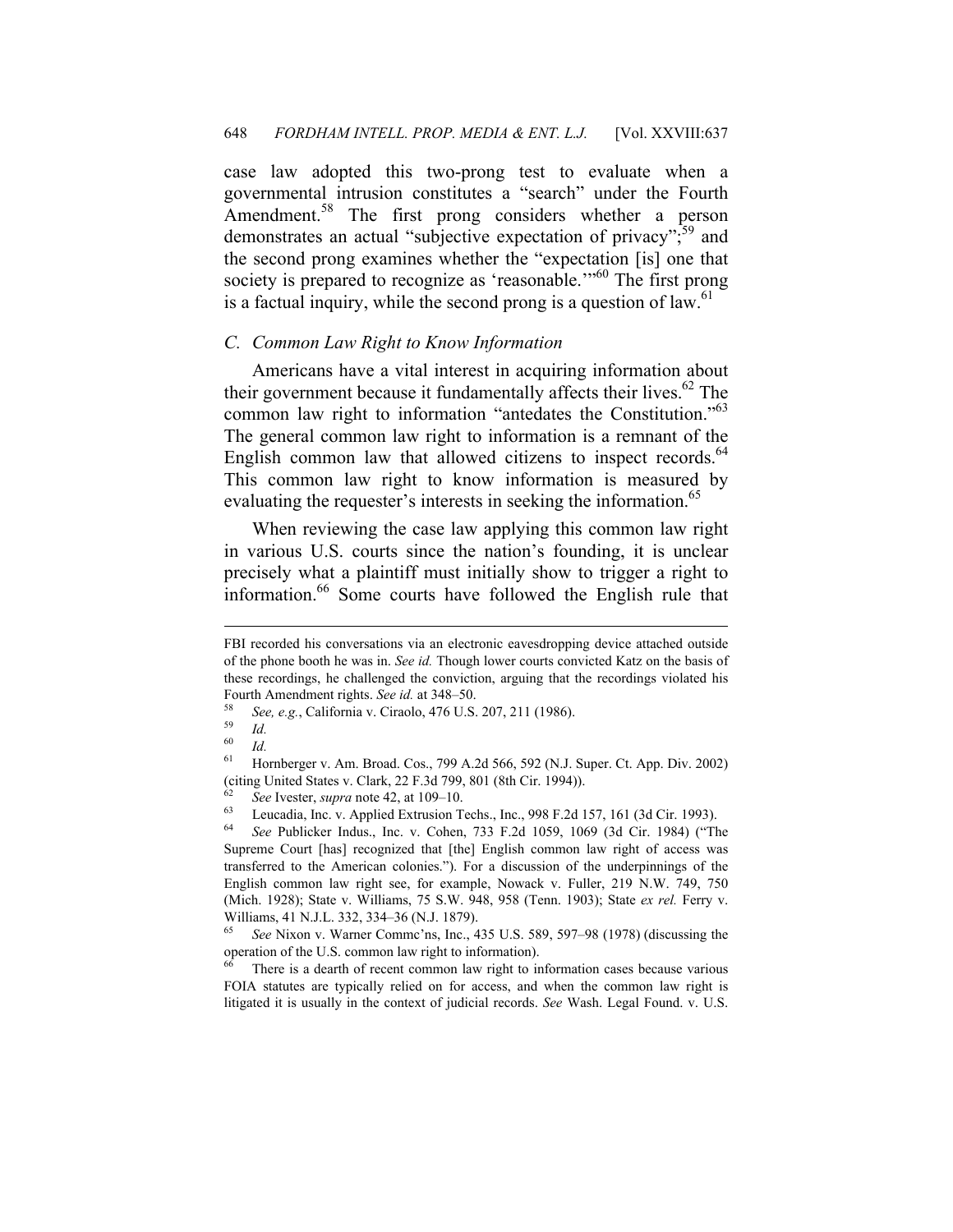requires plaintiffs to show some special need or interest in the information before claiming this right.<sup>67</sup> However, a substantial line of cases have denounced this approach, and held that the policies of public access and open government are sufficient without any showing of need. $68$ 

While some U.S. courts require a special or proprietary need for information before the right exists, both federal and state case law require no significant showing of need beyond having an actual interest in the information. $69$  Courts focus on traditional American democratic ideals, reasoning that all citizens have a right "of free access to and public inspection of public records."70 In *Nixon v. Warner [Communications, Inc.]*,<sup>71</sup> "[t]he Supreme Court squarely addressed the common law right to information."

<sup>68</sup> *See, e.g.*, Boylan v. Warren, 18 P. 174, 176 (Kan. 1888); Hawes v. White, 66 Me. 305, 306 (Me. 1876); Burton v. Tuite, 44 N.W. 282, 285 (Mich. 1889); State *ex rel.* Cole v. Rachac, 35 N.W. 7, 8 (Minn. 1887); MacEwan v. Holm, 359 P.2d 413, 417 (Or. 1961).

<sup>69</sup> *See, e.g.*, *Daluz*, 351 A.2d at 823; *see also* William Randolph Henrick, *Public Inspection of State and Municipal Executive Documents: 'Everybody, Practically Everything, Anytime, Except . . . '*, 45 FORDHAM L. REV. 1105, 1108–09 (1977) (noting that while many courts have relaxed the interest requirement, "[n]evertheless, absent a statute, the requirement of an interest in the document itself generally remains a prerequisite to inspection").

435 U.S. at 597.

1

Sentencing Comm'n, 89 F.3d 897, 902 ("[T]he growth of the common law has been stunted in recent years by the spread of comprehensive disclosure statutes . . . . Since the Watergate cases, the common law right of access has been invoked in federal courts with some frequency, but still almost always in cases involving access to court documents.").

<sup>67</sup> *See, e.g.*, *Ferry*, 41 N.J.L. at 334 ("The documents in question are of a public nature, and the rule is that every person is entitled to the inspection of such instruments, provided he shows the requisite interest therein.");] Daluz v. Hawksley, 351 A.2d 820, 823 (R.I. 1976) ("[T]his court recognizes the common law right of inspection by a proper person or his agent *provided* he has an interest therein which is such as would enable him to maintain or defend an action for which the document or record sought can furnish evidence or necessary information." (emphasis in original)); *see also* Hanson v. Eichstaedt, 35 N.W. 30, 31 (Wis. 1887).

<sup>70</sup> *Burton*, 44 N.W. at 285; *see also* Nowack v. Fuller, 219 N.W. 749, 750 (Mich. 1928) ("If there be any rule of the English common law that denies the public the right of access to public records, it is repugnant to the spirit of our democratic institutions. Ours is a government of the people."); Laurie Romanowich, Belo Broadcasting Corp. v. Clark*: No Access to Taped Evidence*, 32 AM. U. L. REV. 257, 261 (1982) ("[T]he common law right, like the [F]irst [A]mendment, creates 'an informed and enlightened public opinion.'" (quoting United States v. Mitchell, 551 F.2d 1252, 1258 (D.C. Cir. 1976), *rev'd on other grounds sub nom*., Nixon v. Warner Commc'ns, Inc., 435 U.S. 589 (1978))).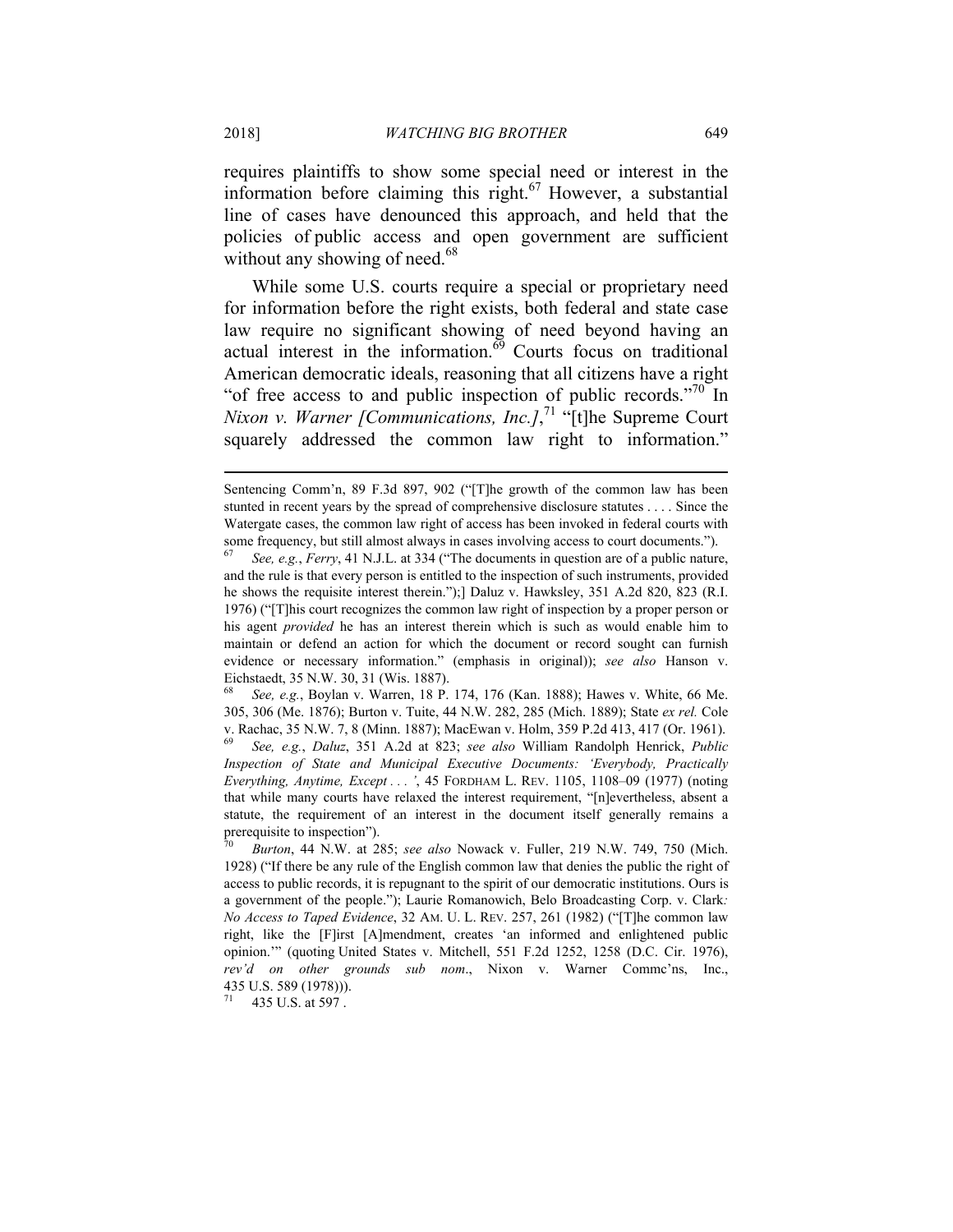Although the Court ultimately denied the request for information, it offered a detailed examination of the common law right to information's historical origin, and affirmed that a common law "right to inspect and copy public records and documents" exists. $\frac{72}{1}$ These underlying First and Fourth Amendment principles indicate the existing constitutional basis for the citizen's right to record.

#### II. CURRENT CIRCUIT SPLIT ON THE RIGHT TO RECORD

This Part details the current circuit split regarding the citizen's right to record police officers performing their official duties in public. While the majority of circuits addressing this issue held a fundamental First Amendment right to record police activities in public exists, subject to reasonable restrictions—commonly time, manner, and place—the most recent federal circuit to rule on this issue reached the opposite conclusion.<sup>73</sup> Most circuit courts recognize the right as clearly established with the surrounding factual circumstances affecting whether this right exists in a particular police interaction.<sup>74</sup> As such, the average citizen has little prior notice of whether their filming is protected by the First Amendment. The First, Third, Fifth, Seventh, Ninth, and Eleventh Circuits adjudicated cases specifically addressing the right to film public police activity;<sup>75</sup> whereas the Fourth Circuit only commented on this issue in passing.<sup>76</sup> In opposition, the Eighth Circuit recently held that citizens do not have this recordation

 $72$ 

<sup>&</sup>lt;sup>72</sup> See Nixon, 435 U.S. at 597.<br><sup>73</sup> See, e.g., Glik v. Cunniffe, 655 F.3d 78, 84 (1st Cir. 2011) (finding "the right to film . . . may be subject to reasonable time, place, and manner restrictions"); *see also*  ACLU of Ill. v. Alvarez, 679 F.3d 583, 607 (7th Cir. 2012) (finding that the police are generally permitted to take "reasonable steps to maintain safety and control," even if they have incidental effects on an individual's exercise of the First Amendment right to record), *cert. denied*, 133 S. Ct. 651 (2012).<br><sup>74</sup> See, e.g., Gericke v. Begin, 753 F.3d 1, 7 (1st Cir. 2014) (noting the importance that

the subject filmed is "police carrying out their duties in public," which is a factual inquiry) (quoting *Glik*, 655 F.3d at 82). 75 *See e.g.*, Turner v. Lieutenant Driver, 848 F.3d 678, 689 (5th Cir. 2017); *Alvarez*,

<sup>679</sup> F.3d at 594; *Glik*, 655 F.3d at 82; Kelly v. Borough of Carlisle, 622 F.3d 248, 251 (3d Cir. 2010); Smith v. City of Cumming, 212 F.3d 1332, 1333 (11th Cir. 2000); Fordyce v. City of Seattle, 55 F.3d 436, 438 (9th Cir. 1995).

<sup>76</sup> *See, e.g.*, Szymecki v. Houck, 353 F. App'x 852, 853 (4th Cir. 2009) (per curiam).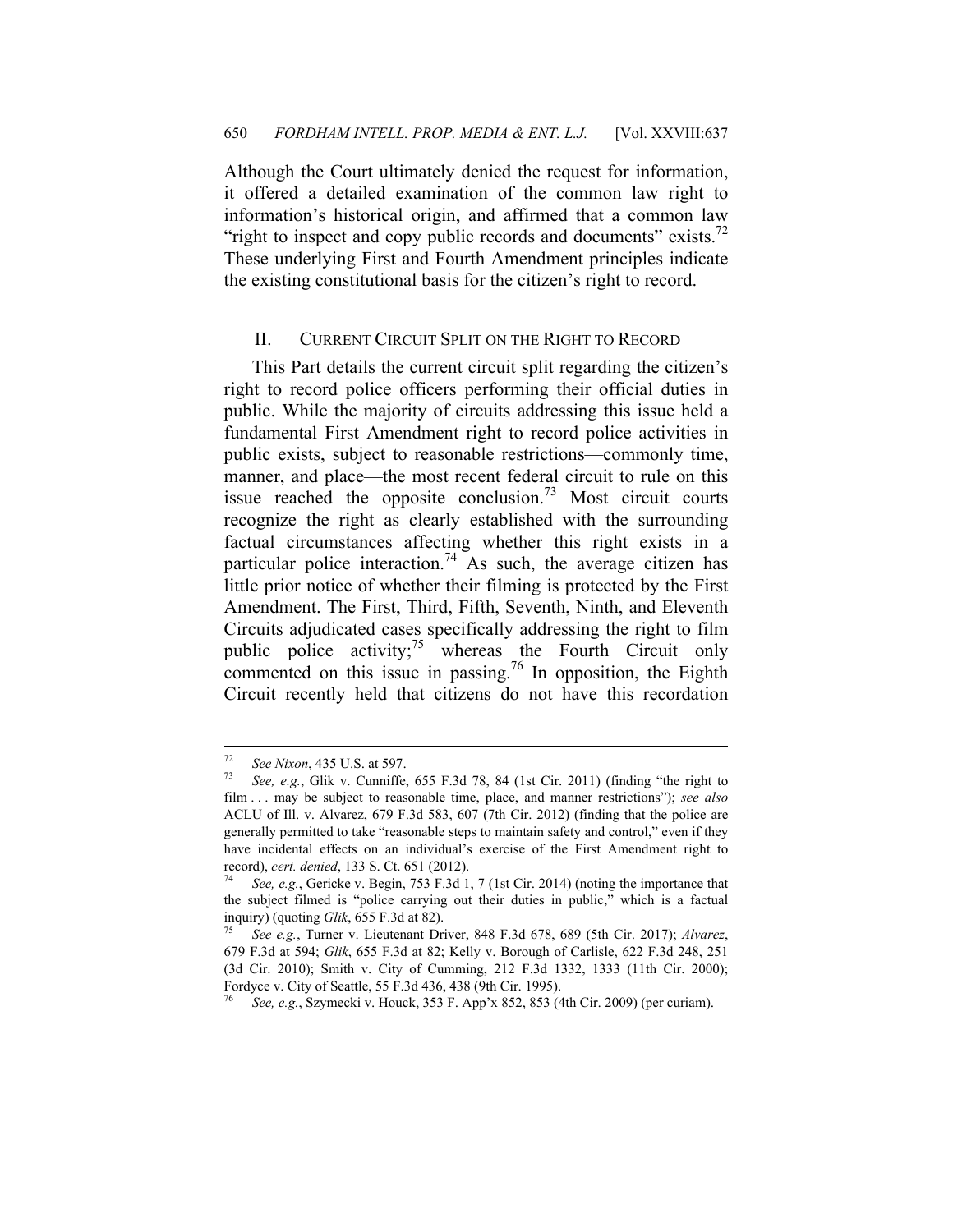right.77 The following sections detail the relevant factual circumstances and holdings of the aforementioned circuits.

#### *A. Circuits Holding a Qualified Recordation Right Exists*

The First, Third, Fifth, Seventh, Ninth, and Eleventh Circuits issued rulings to protect the right of bystanders to record police actions in public, subject to reasonable limitations.<sup>78</sup> In total, "[t]heir collective jurisdictions now amount to exactly half of the [United States,] and roughly [sixty] percent of the American population."<sup>79</sup>

#### 1. The First Circuit

In August 2011, the First Circuit Court decided *Glik v. Cunniffe*,<sup>80</sup> after many instances of police arresting or charging people for recording police under Massachusetts's wiretapping statute.<sup>81</sup> In 2007, police arrested Simon Glik for recording the arrest of another young man on the Boston Commons park grounds on his cell phone.<sup>82</sup> After verifying Glik recorded the arrest, one of the officers arrested Glik for unlawful audio recording in violation

<sup>77</sup> *See* Akins v. Knight, 863 F.3d 1084, 1086 (8th Cir. 2017). 78 *See infra* Sections II.A.1–6. *See, e.g.*, *Alvarez*, 679 F.3d at 607 (determining that reasonable orders to maintain safety and control, which have incidental effects on an individual's exercise of the First Amendment right to record, may be permissible); *Glik*, 655 F.3d at 84 (exercising the right to film may be subject to reasonable time, place, and manner restrictions).

<sup>79</sup> Matt Ford, *A Major Victory for the Right to Record Police*, ATLANTIC (July 7, 2017), https://www.theatlantic.com/politics/archive/2017/07/a-major-victory-for-the-right-torecord-police/533031/ [https://perma.cc/6BCX-2RC9].

 $\frac{80}{81}$  655 F.3d 78.

<sup>81</sup> *See, e.g.*, Commonwealth v. Manzelli, 864 N.E.2d 566, 568 (Mass. App. Ct. 2007) (discussing Jeffrey Manzelli, who was convicted for illegal wiretapping and disorderly conduct after recording police during a protest on Boston Commons); *see also*  Commonwealth v. Hyde, 750 N.E.2d 963, 964 (Mass. 2001) (discussing Michael Hyde's prosecution under Massachusetts's wiretapping statute for recording police during a traffic stop); Daniel Rowinski, *Police Fight Cellphone Recordings: Witnesses Taking Audio of Officers Arrested, Charged with Illegal Surveillance*, BOSTON GLOBE (Jan. 12, 2010), http://archive.boston.com/news/local/massachusetts/articles/2010/01/12/police\_ fight\_cellphone\_recordings/ [https://perma.cc/6UWS-XFN7] (describing Jon Surmacz's arrest after recording police breaking up a party).

<sup>82</sup> *Glik*, 655 F.3d at 79–80.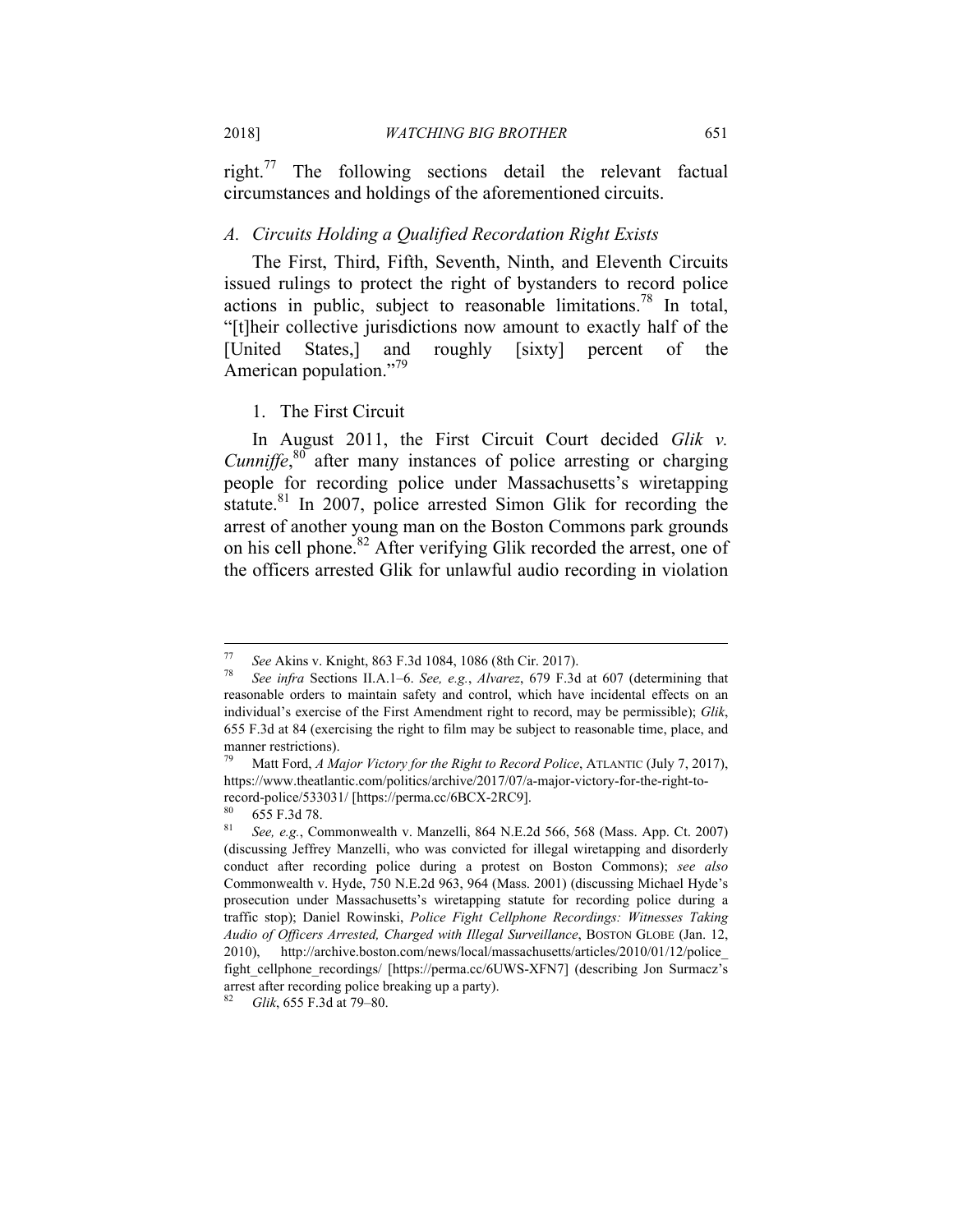of Massachusetts's wiretap statute.<sup>83</sup> Glik subsequently filed suit, claiming the charge violated his First and Fourth Amendment rights.84 The First Circuit answered the narrow question of whether a constitutional right exists to record police publically performing their official duties. $85$  The court held "though not unqualified, a citizen's right to film government officials, including law enforcement officers, in the discharge of their duties in a public space is a basic, vital, and well-established liberty.<sup>86</sup> The court further held that "[g]athering information about government officials[,]" which "can readily be disseminated to others," protects and promotes the First Amendment's goals by "promoting 'the free discussion of governmental affairs."<sup>8</sup>

On May 23, 2014, three years after *Glik* was decided, the First Circuit again addressed the right to record police in public in *Gericke v. Begin*. 88 Carla Gericke, was charged under New Hampshire's wiretapping statute<sup>89</sup> after she pretended to record a late-night traffic stop of her friend in another vehicle.<sup>90</sup> Shortly thereafter, she was arrested and charged, and as a result, sued the city.91 The First Circuit held that private citizens have the First Amendment right to film "police officers performing their duties in public."92 The court extended the holding in *Glik* regarding an individual's right to film a public police interaction, to also

<sup>83</sup> See *id.* at 80. The Massachusetts wiretapping statute prosecutes any individual who "willfully commits an interception, attempts to commit an interception, or procures any other person to commit an interception or to attempt to commit an interception of any wire or oral communication . . . . " MASS. GEN. LAWS ANN. ch. 272,  $\S 99(c)(1)$ (West 2018).

<sup>84</sup> *See Glik*, 655 F.3d at 79 (bringing "suit under 42 U.S.C. § 1983, claiming that his arrest for filming the officers constituted a violation of his [constitutional] rights").

<sup>85</sup> *Id.* at 82. 86 *Id.* at 85. 87 *Id.* at 82 (quoting Mills v. Alabama, 384 U.S. 214, 218 (1966)); *see supra* notes 37–42 and accompanying text (emphasizing the importance of gathering and disseminating information).

 $^{88}$  753 F.3d 1 (1st Cir. 2014).

<sup>89</sup> See N.H. REV. STAT. ANN. § 570-A:2 (2017).<br><sup>90</sup> Gericke, 753 F.3d at 2–3.<br><sup>91</sup> *Id.* at 3–4.<br><sup>92</sup> See id. at 7. A traffic stop, regardless of the additional circumstances, is still a public police act. *See id.* at 7. Therefore, "a traffic stop does not extinguish an individual's right to film." *Id.*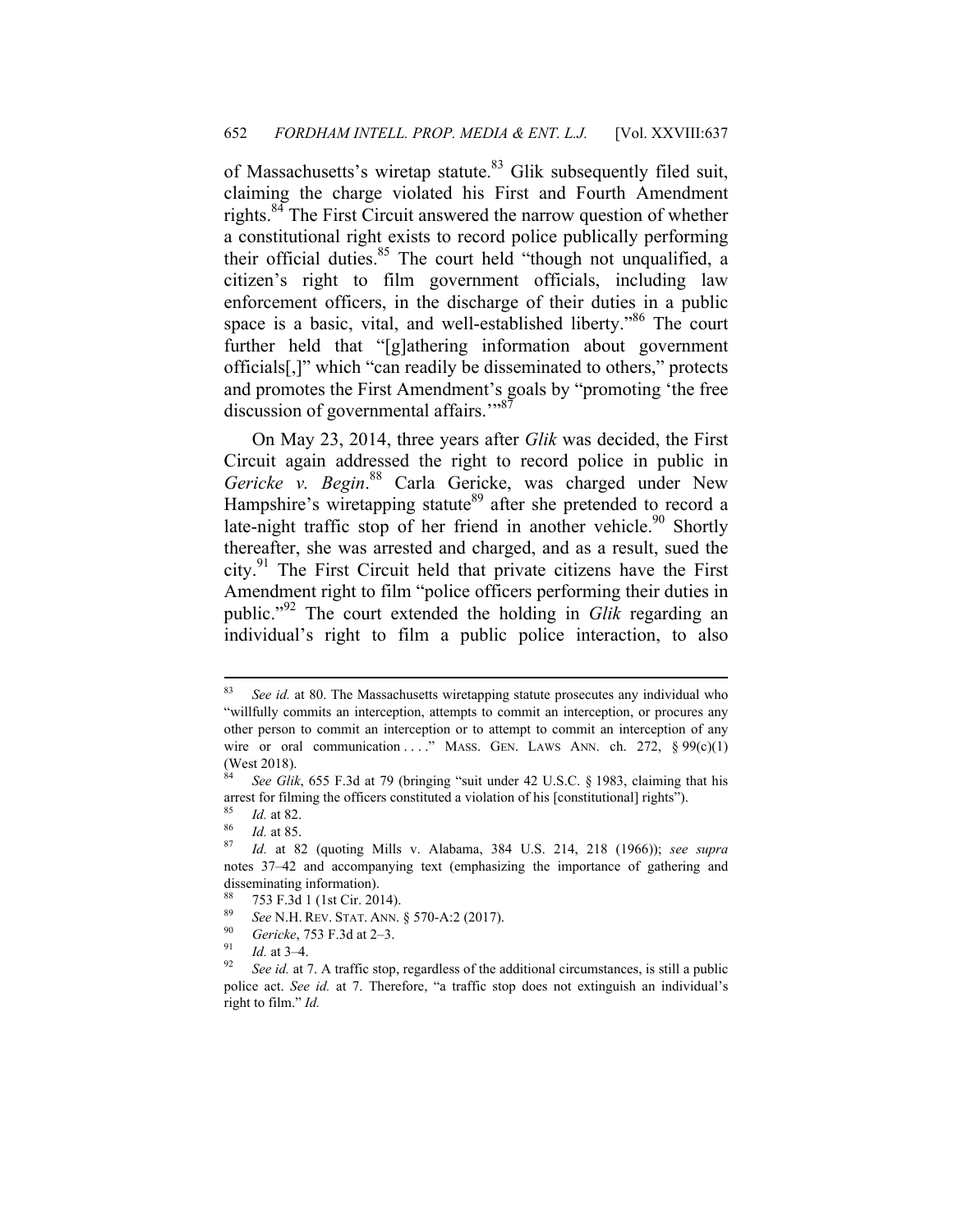encompass a citizen's right to record to traffic stops.<sup>93</sup> However, the court approved of future reasonable restrictions when justified by the circumstances.<sup>94</sup>

#### 2. The Third Circuit

The two plaintiffs in *Fields v. City of Philadelphia*, 95 Richard Fields and Amanda Geraci, filed lawsuits that led to the Third Circuit's ruling, though their claims originated because of two separate incidents.<sup>96</sup> In September 2012, Geraci filmed officers arresting a protester during an anti-fracking demonstration.<sup>97</sup> During the filming, "[a]n officer abruptly pushed Geraci... against a pillar," which effectively "prevented her from ... recording the arrest."98 In 2013, Fields used his iPhone to photograph "police . . . breaking up a house party across the street."<sup>99</sup> An officer arrested Fields and searched his phone.<sup>100</sup> Though neither plaintiff was charged, both filed 42 U.S.C. § 1983 claims, alleging the individual police officers, and by extension the City of Philadelphia, violated their constitutional rights.<sup>101</sup> Because of the similarity in their claims, the court consolidated their suits for discovery, dispositive motions, and trial. $102$ 

<sup>93</sup> See id. at 7–8. The First Circuit held that "First Amendment principles apply equally to the filming of a traffic stop and the filming of an arrest in a public park." *Id.* at 7*.* "In both instances, the subject of filming is 'police carrying out their duties in public.'" *Id.*  (quoting Glik v. Cunniffe, 655 F.3d 78, 82 (1st Cir. 2011)). In doing so, the court extended *Glik*: "[I]t is clearly established in this circuit that police officers cannot, consistently with the Constitution, prosecute citizens for violating wiretapping laws when they peacefully record a police officer performing his or her official duties in a public area." *Id.* at 5.<br><sup>94</sup> See id. at 8 (finding "[t]he circumstances of some traffic stops, particularly when the

detained individual is armed, might justify a safety measure—for example, a command that bystanders disperse—that would incidentally impact an individual's exercise of the First Amendment right to film"); *see also supra* note 73 and accompanying text.<br><sup>95</sup> 166 F. Supp. 3d 528 (E.D. Pa. 2016). Notably, the district court's opinion contains a

more detailed factual record and analysis than the Third Circuit. *See generally id.*; *see* 

*also infra* note 96 and accompanying text.<br><sup>96</sup> See Fields v. City of Philadelphia, 862 F.3d 353, 356 (3d Cir. 2017).<br><sup>97</sup> Id.

 $\frac{98}{99}$  *Id.* 

 $\frac{99}{100}$  *Id.* 

 $\frac{100}{101}$  *Id.* 

<sup>101</sup> Fields v. City of Philadelphia, 166 F. Supp. 3d 528, 533 (E.D. Pa. 2016). 102 *See id.* at 528.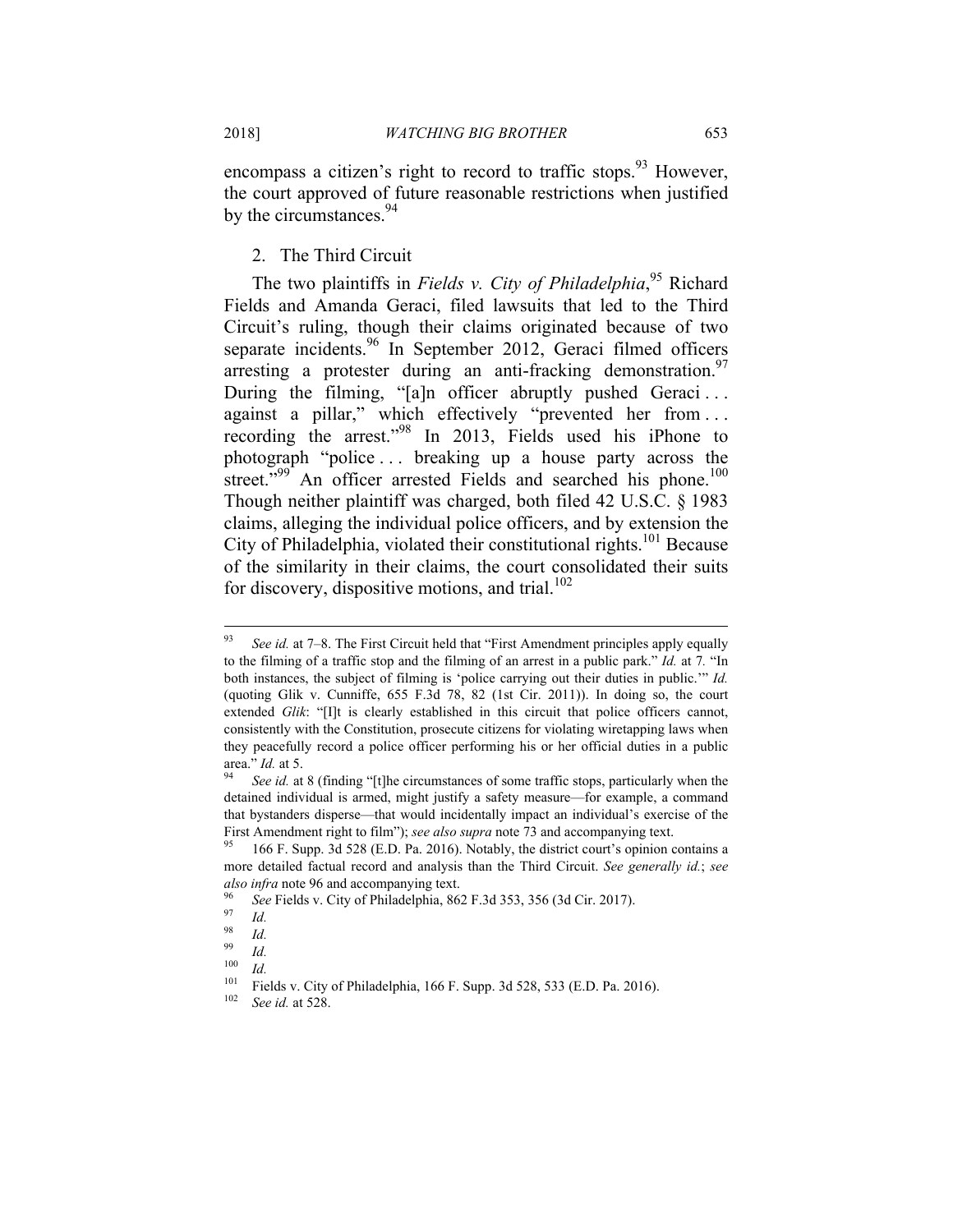The U.S. District Court for the Eastern District of Pennsylvania held the plaintiffs did not have the First Amendment right "to observe and record police officers absent some other expressive conduct,"<sup>103</sup> citing the lack of Third Circuit or Supreme Court precedent.104 The court noted that because neither plaintiff spoke during the incidents, their act of recording would only be protected if understood as expressive conduct.<sup>105</sup> The court declined to expand First Amendment protection to the act of observing and recording, finding there was no "authority compelling this broad a reading of First Amendment precedent."106 Accordingly, the court declined "to create a new First Amendment right for citizens to photograph officers when they have no expressive purpose such as challenging police actions."<sup>107</sup> Fields and Geraci appealed the ruling to the Third Circuit, which rejected the lower court's reasoning.<sup>108</sup>

The Third Circuit disagreed with the lower court, holding the First Amendment protects citizens recording public police activity.<sup>109</sup> In its ruling, the Third Circuit emphasized the importance of "[a]ccess to information regarding public police activity," also alluding to the importance of the First Amendment in the discussion of governmental affairs. $110$  However, the Third Circuit also upheld the First Circuit's imposition reasonable restrictions.<sup>111</sup>

<sup>103</sup> 

<sup>103</sup> *Id.* at 533. 104 *See id.* at 534–35 (noting the Third Circuit "has never held speech unaccompanied by an expressive component is always afforded First Amendment protection").

<sup>105</sup> See id. at 535–37.<br>
106 *Id.* at 535.<br>
107 *Id.* at 542.<br>
108*See Fields v. City of Philadelphia, 862 F.3d 353, 355 (3d Cir. 2017) ("[T]his case is* not about whether Plaintiffs expressed themselves through conduct. It is whether they have a First Amendment right of access to information about how our public servants operate in public.").

<sup>&</sup>lt;sup>109</sup> *Id.* at 355–56.<br><sup>110</sup> See id. at 359.<br><sup>111</sup> See id. at 360 ("We do not say that all recording is protected or desirable. The right to record police is not absolute. '[I]t is subject to reasonable time, place, and manner restrictions.'" (quoting Kelly v. Borough of Carlisle, 622 F.3d 248, 262 (3d Cir. 2010))); *see also supra* note 73. Time, place, and manner restrictions are the typical restrictions that a court applies to the act of recording, *see supra* note 73 and accompanying text, however, discussion of these restrictions is outside the scope of this Note.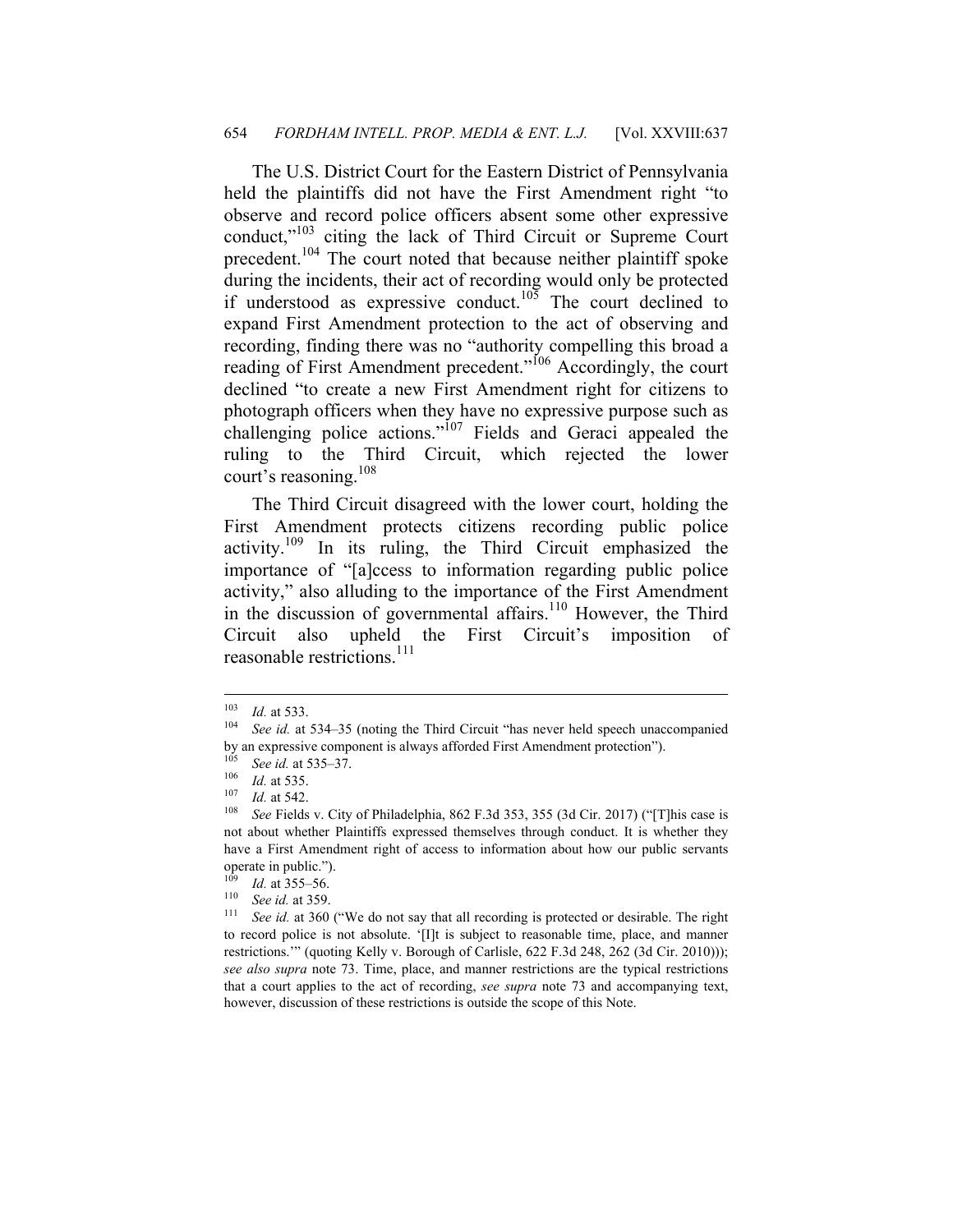3. The Fifth Circuit

In 2017, the Fifth Circuit addressed citizen surveillance of police officers in *Turner v. Lieutenant Drive*. 112 While standing on public property, the defendant, Phillip Turner, attempted to record a police station when two officers approached him and asked him to identify himself.<sup>113</sup> After Turner refused to provide his identification, he was arrested.<sup>114</sup> At the precise point of his arrest, the Fifth Circuit held Turner did not have the "clearly established" right to record police activity, thereby entitling the officers to qualified immunity.<sup>115</sup> However, the Fifth Circuit held this right exists moving forward, $116$  affirmatively holding that citizens have the right to record police officers performing their public duties. $117$ The court, referring to the decisions of other circuits, agreed that the right to film police promotes First Amendment principles, but opined that the right was subject to similar limitations, such as time, place, and manner restrictions.<sup>118</sup>

4. The Seventh Circuit

In 2012, in *American Civil Liberties Union of Illinois v.*   $\lambda$ *lvarez*,<sup>119</sup> the Seventh Circuit affirmed the right to record police in public.120 At issue was a statute enacted by the Illinois General Assembly in 1961 criminalizing the use of electronic devices which could "record all or part of any oral conversation without [the] consent" of the speakers.<sup>121</sup> The law was subsequently "amended . . . to require the consent of 'all of the parties' to the

<sup>112</sup> <sup>112</sup> *See* 848 F.3d 678, 683 (5th Cir. 2017). 113 *Id.* 

See id. ("Turner asked the officers whether he was being detained, and Grinalds [one of the officers] responded that Turner was being detained for investigation and that the officers were concerned about who was walking around with a video camera. Turner asked for which crime he was being detained, and Grinalds replied, 'I didn't say you committed a crime.' Grinalds elaborated, 'We have the right and authority to know who's walking around our facilities."").<br> $^{115}$   $H \text{ at } 695$ 

<sup>115</sup> *Id.* at 685. 116 *See id.* at 687–90. 117 *See id.*

<sup>118</sup> *See id.* at 689. 119 679 F.3d 583 (7th Cir. 2012), *cert. denied*, 133 S. Ct. 651 (2012). 120 *See id.* at 608. 121 *Id.* at 587.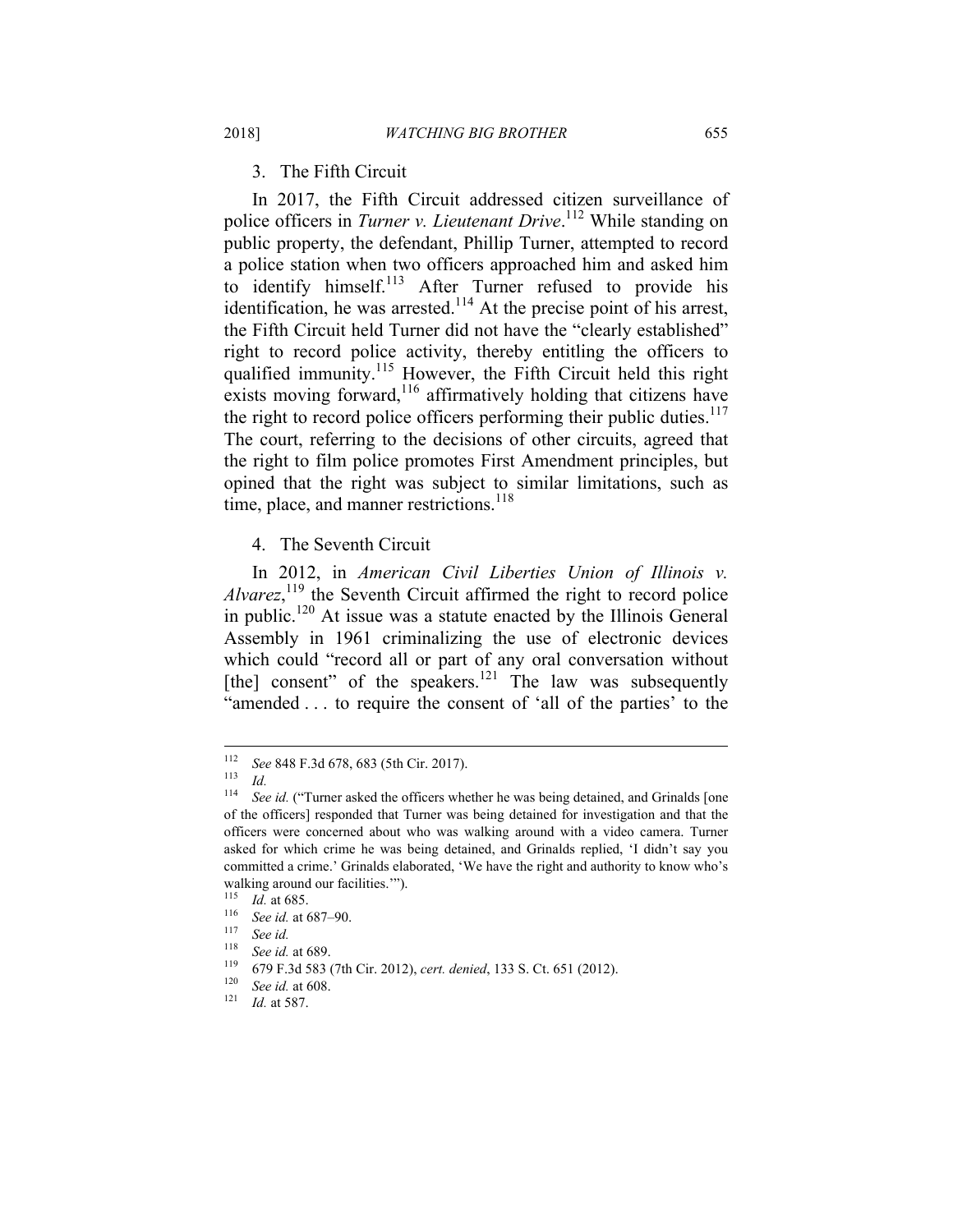conversation."122 Here, the ACLU, a civil liberties organization, filed a pre-enforcement action against the State of Illinois, requesting declaratory and injunctive relief to bar enforcement of the eavesdropping statute.<sup>123</sup>

The ACLU proposed a police accountability program to better hold law enforcement officials accountable for their actions.<sup>124</sup> This plan included plans to publish recordings of police officers speaking at an audible volume while performing their duties in public.<sup>125</sup> Based on its familiarity with the statute, and before implementation of the plan to collect recordings, the ACLU filed the pre-emptive suit against Alvarez to protect their videographers from prosecution.<sup>126</sup> The Seventh Circuit recognized that a citizen's right to record police activity is protected via "the First Amendment's guarantee of free speech and press rights,"<sup>127</sup> after extensively reviewing the First Amendment jurisprudence.<sup>128</sup> The Seventh Circuit held the Illinois eavesdropping statute burdens individual speech and free press rights, based on "the expansive reach of the statute[;] $v^{129}$  and concluded by granting a preliminary injunction to prevent its application against the ACLU and its agents. $130$ 

<sup>130</sup> *See id.* at 608.

<sup>122</sup> 1<sup>22</sup> *Id.*; *see also* 720 ILL. COMP. STAT 5/14-2(a)(1) (2012).<br>
<sup>123</sup> *See Alvarez*, 679 F.3d at 588.<br>
<sup>124</sup> *See id.*<br>
<sup>125</sup> See id.

 $\frac{125}{126}$  *See id.* 

<sup>&</sup>lt;sup>126</sup> See id. at 586.<br><sup>127</sup> See id. at 595 (finding that "[a]udio and audiovisual recording are media of expression commonly used for the preservation and dissemination of information and ideas" and are therefore protected by the First Amendment's free speech and free press rights).

See id. at 589, 595–603. The court of appeals noted at the outset that the State of Illinois had staked out an "extreme position," rejecting the notion that openly recording the speech of police officers while they performed their duties in public was not protected by the First Amendment. *See id.* at 594. 129 *Id.* at 595 (noting "the statute sweeps much more broadly, banning *all* audio

recording of *any* oral communication absent consent of the parties regardless of whether the communication is or was intended to be private" (emphasis in original)).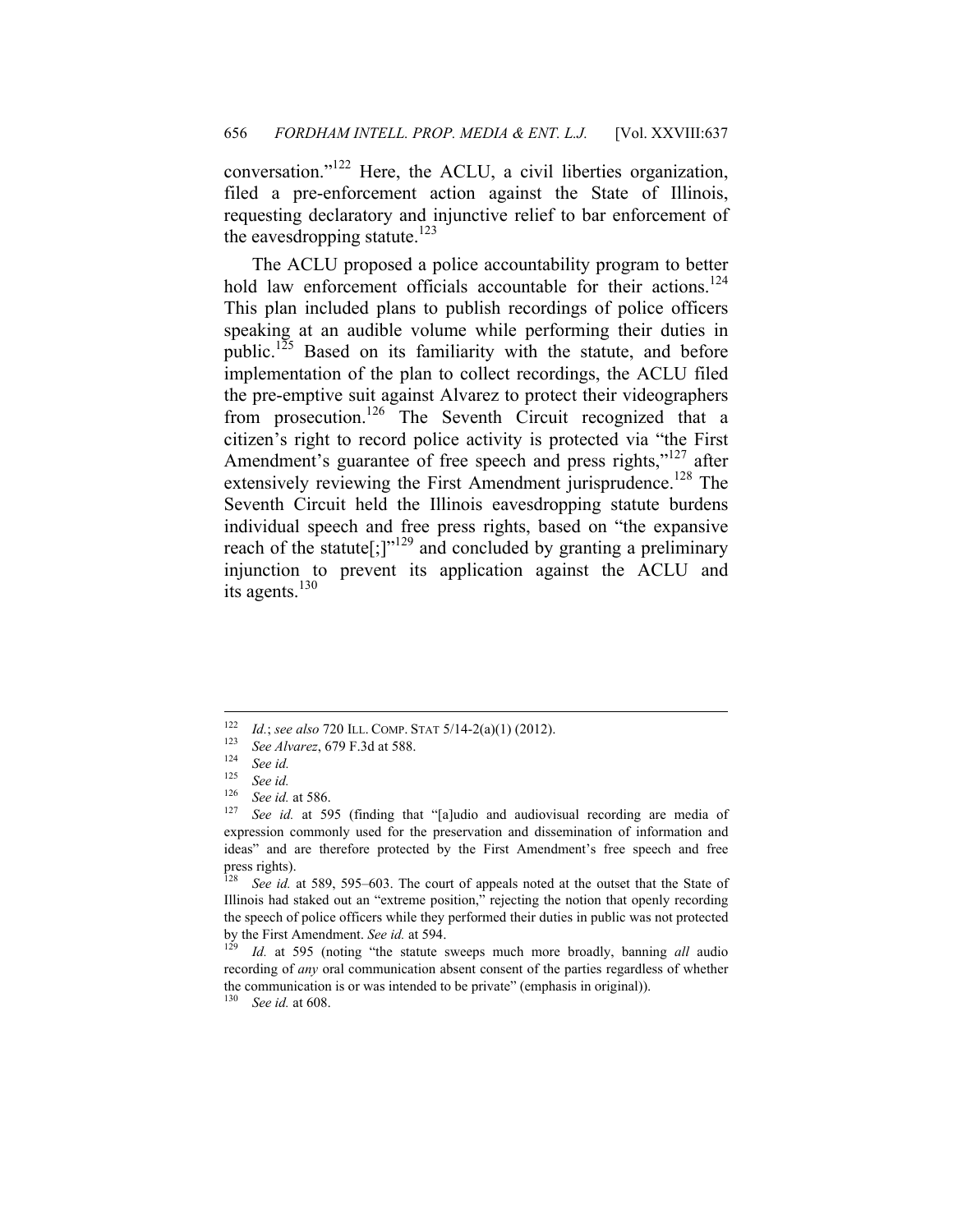5. The Ninth Circuit

In *Fordyce v. City of Seattle*,<sup>131</sup> the Ninth Circuit reversed a grant of summary judgment to police officers who allegedly assaulted a marcher who attempted to film police interference with a public protest.132 On August 5, 1990, Jerry Edmon Fordyce, a participant in the protest, attempted to videotape the public march "presumably for broadcast on a public access channel."<sup>133</sup> Though recording the overall protest, Fordyce also recorded the activities of police officers monitoring the protest.<sup>134</sup> When "attempt[ing] to videotape sidewalk bystanders," Fordyce was arrested for violating a Washington privacy statute.<sup>135</sup> Because Fordyce's appeal was based on an alleged assault and battery incident, the Ninth Circuit did not engage in a thorough discussion of the First Amendment right to record police.136 However, the court briefly noted the existence of the right to record matters of public interest (i.e., the police in a public setting), albeit in dicta. $137$ 

6. The Eleventh Circuit

In 2000, the Eleventh Circuit recognized that a broad First Amendment right to photograph or videotape police exists.<sup>138</sup> James and Barbara Smith sued the City of Cumming, Georgia alleging that the police prevented Mr. Smith "from videotaping police actions."139 The U.S. District Court for the Northern District of Georgia granted summary judgment for the city.<sup>140</sup> However, the court of appeals reversed, holding that "[t]he First Amendment protects the right to gather information about what public officials do on public property, and specifically, a right to record matters of public interest."141 Though the opinion is short, the Eleventh

<sup>131</sup> <sup>131</sup> 55 F.3d 436 (9th Cir. 1995).<br><sup>132</sup> See id, at 438, 442

<sup>132</sup> *See id.* at 438, 442. 133 *Id.* at 438. 134 *Id.*

Id.; see also WASH. REV. CODE § 9.73.030 (2017) (forbidding the recording of private conversations without the consent of all participants).

<sup>136</sup> See Fordyce, 55 F.3d at 438–42.<br>
137 See id. at 440.<br>
138 See Smith v. City of Cumming, 212 F.3d 1332, 1333 (11th Cir. 2000).<br> *Id.* at 1332.<br>
140 See id.<br>
141<br>
141

*Id.* at 1333.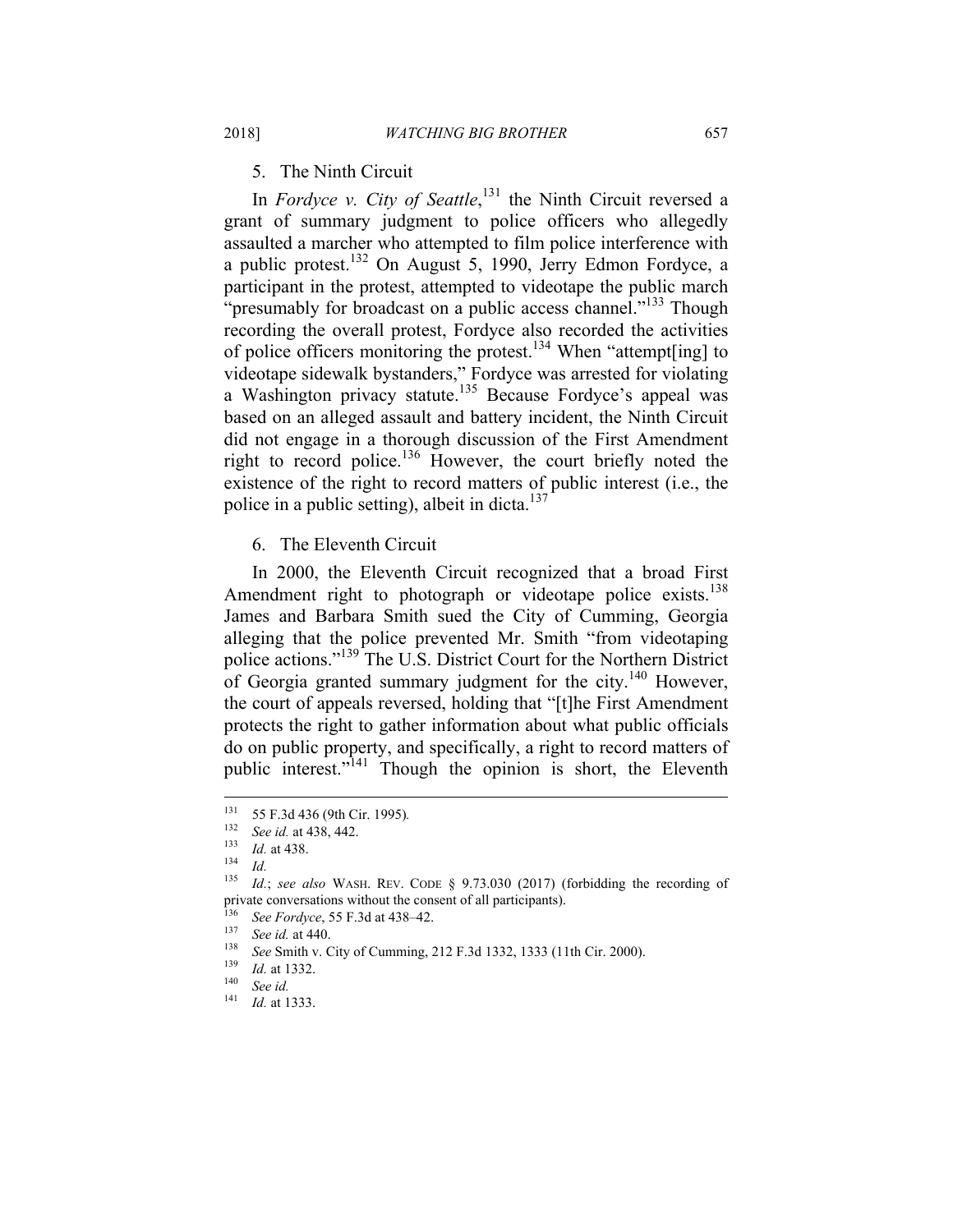Circuit recognized the First Amendment right to record police, similarly subject to reasonable restrictions.<sup>142</sup> Nonetheless, the court dismissed the complaint, determining that the Smiths failed to prove the police officers had violated that right based on the facts alleged in the complaint.<sup>143</sup> As stated by the majority of circuit courts, the First Amendment protects recording of police activity not only as a form of expressive activity, but also in support of First Amendment principles by promoting the discussion of governmental affairs.<sup>144</sup>

#### *B. Eighth Circuit Holding Recordation Right Does Not Exist*

Most recently, the Eighth Circuit, in *Akins v. Knight*, upheld a lower court ruling that citizens do not have a First Amendment right to videotape the police or any public official in public.<sup>145</sup> Matthew Akins of Columbia, Missouri claimed the local police department retaliated against him after multiple attempts to record police activity.146 While videotaping the encounters, Akins typically stood on public property, such as a street or sidewalk.<sup>147</sup> Based on previous interactions with the police, Akins formed a group called Citizens for Justice in 2010, which aimed to document and report on police activity.148 Akins regularly videotaped police activity and posted the videos onto the Missouri police department Facebook website on several occasions.<sup>149</sup> In

<sup>142</sup> <sup>142</sup> *See id.*; *see also supra* note 73 and accompanying text. 143 *See Smith*, 55 F.3d at 1333.

<sup>&</sup>lt;sup>144</sup> See supra Sections II.A.1–6.<br><sup>145</sup> See 863 F.3d 1084, 1088 (8th Cir. 2017) (per curiam) (affirming grant of summary judgment motion to dismiss complaint on constitutional grounds).<br> $^{146}$  See Akine v City of Columbia No. 2:15-CV-04096-NKL

<sup>146</sup> *See* Akins v. City of Columbia, No. 2:15-CV-04096-NKL, 2016 WL 4126549, at  $*16-17$  (W.D. Mo. Aug. 2, 2016).

<sup>147</sup> *See, e.g.*, *id.* at \*7.

<sup>148</sup> *See Akins*, 863 F.3d at 1085; *Akins*, 2016 WL 4126549, at \*6. Akins founded the technology-based "interactive community resource" based on his frustrations with local police officers. *See* Brad Racino, *Citizens for Justice Keep Watchful Eyes on Columbia Police Department*, COLUMBIA MISSOURIAN (Feb. 13, 2012), https://www.columbiamissourian.com/news/citizens-for-justice-keep-watchful-eyes-oncolumbia-police-department/article\_895281f4-a37e-5f8a-9c14-be38f26747a9.html

<sup>[</sup>https://perma.cc/A6ZP-G5A5]. Previous encounters with law enforcement officers solidified Akins's belief that many police officers often overstepped their authority. *See id.* Thus, Akins founded this organization to not only hold police accountable, but also to support local activism in police reform. *See id.*

<sup>149</sup> *See Akins*, 2016 WL 4126549, at \*8.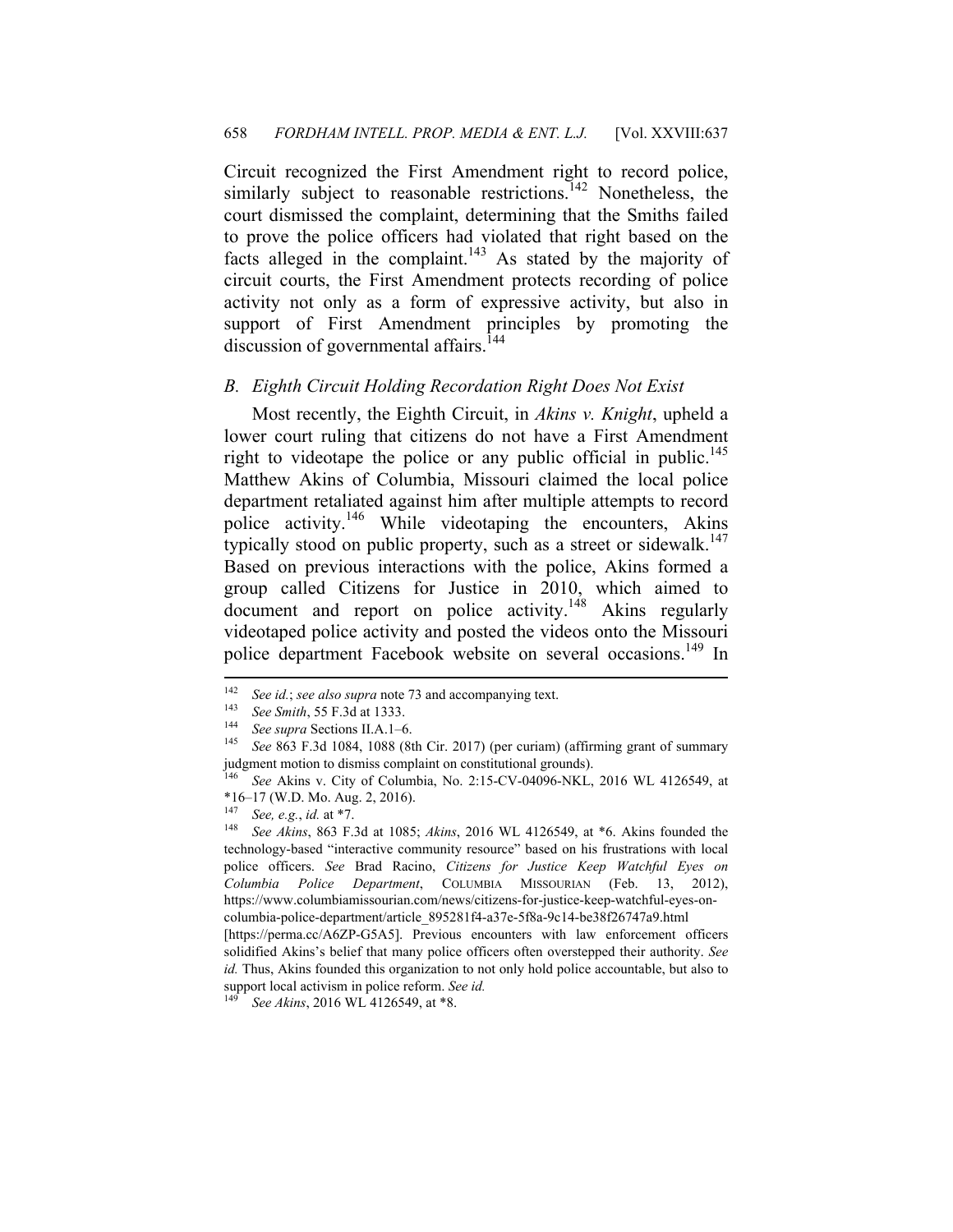2011, Akins was in the police department lobby and attempted to film a person wearing a Ku Klux Klan hood.<sup>150</sup> While filming, he was instructed to stop and ultimately complied.<sup>151</sup> Approximately four years later, "[i]n October 2015, the Police Department held an invitation-only 'Media Training Day,'" only inviting traditional media members due to space limitations.<sup>152</sup> Despite not receiving an invitation, Akins attempted to RSVP to the event, but organizers informed him that he was not invited and could not attend.<sup>153</sup>

Akins filed suit against Boone County Prosecutor, Dan Knight, and several Columbia police officers, citing violations of his First Amendment right, among other miscellaneous claims.<sup>154</sup> The U.S. District Court for the Western District of Missouri ruled that Akins, and by extension, any citizen or member of the traditional press—i.e., individuals representing traditional media organizations—have no right to record the activities of public officials on public property.155 Akins appealed the decision, arguing that the district court judge should have recused herself from the case, and the lower court erred in "granting the defendant's motion to dismiss and for summary judgment."<sup>156</sup> The Eighth Circuit affirmed the district court's decision.<sup>157</sup> In affirming the lower court's decision, the Eighth Circuit also affirmed the district court's finding that Akins had no right to film police activity.158

<sup>150</sup> <sup>150</sup> *See id.* at \*7. 151 *See id.* 

<sup>152</sup> *Id.* at \*8. 153 *See id.* 

<sup>154</sup> *See* Akins v. Knight, 863 F.3d 1084, 1085 (8th Cir. 2017). 155 *See Akins*, 2016 WL 4126549, at \*17 (finding Akins "has no constitutional right to videotape any public proceeding he wishes to"); *see also id.* ("[N]either the public nor the media has a First Amendment right to videotape, photograph, or make audio recordings of government proceedings that are by law open to the public." (citing Rice v. Kempker, 374 F.3d 675, 678 (8th Cir. 2004))).

<sup>&</sup>lt;sup>156</sup> *Akins*, 863 F.3d at 1086.<br><sup>157</sup> See id. at 1088.<br><sup>158</sup> See id.; *see also supra* note 155 and accompanying text.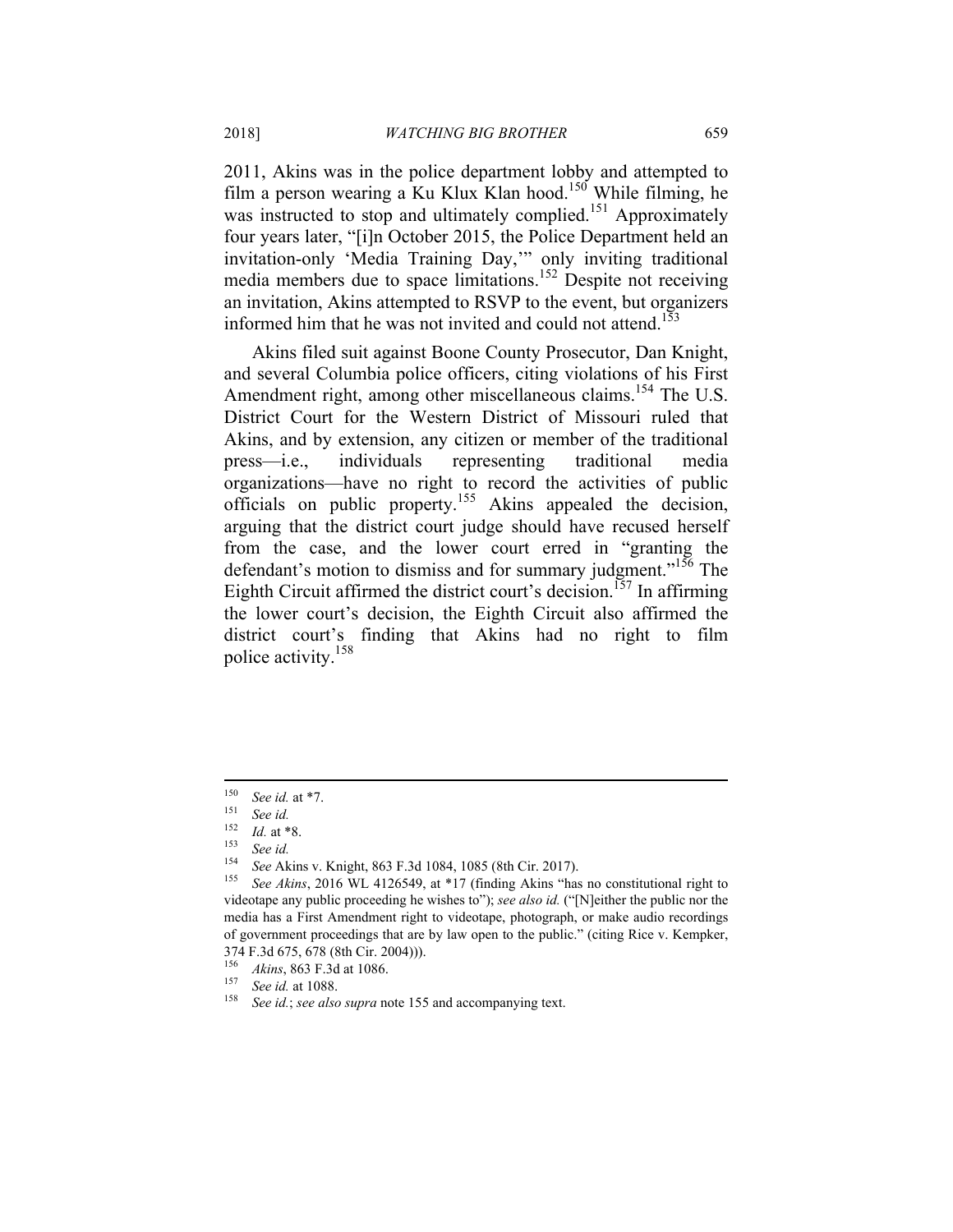## III. PROPOSAL FOR THE SUPREME COURT TO RULE ON THE ISSUE OF THE CITIZEN'S RIGHT TO RECORD

Whether it intended to or not, the Eighth Circuit decision contradicts other circuit courts by holding that the right to record police officers in public does not exist.<sup>159</sup> Considering the importance of this right, especially in relation to the underlying First Amendment cornerstone of free discussion of governmental affairs, the Supreme Court must overrule any lower court decision endangering this right. Without this right, citizens in the Eighth Circuit are stripped of an important mechanism to hold the police accountable for their activities. Section III.A proposes that the act of video recording official public police activity qualifies as speech, thereby entitling it to First Amendment protections.<sup>160</sup> Section III.B explains that because of this constitutional protection, citizens have the right to disseminate these recordings.<sup>161</sup> Finally, Section III.C explains that the societal benefits far outstrip the potential negative consequences of these recordings.<sup>162</sup>

# *A. Act of Recording Amounts to Speech Triggering First Amendment Protections*

The First Amendment protects video recordings because "conduct is necessary to produce speech,"163 and courts have "increasingly recognize[d] that the antecedent process of speech

<sup>159</sup> 

<sup>&</sup>lt;sup>159</sup> See supra Part II.<br>
<sup>160</sup> See infra, Section III.A.<br>
<sup>161</sup> See infra, Section III.B.<br>
<sup>162</sup> See infra, Section III.C.<br>
<sup>162</sup> Clay Calvert, *The Right to Record Images of Police in Public Places: Should Intent, Viewpoint, or Journalistic Status Determine First Amendment Protection?*, 64 UCLA L. REV. DISCOURSE 230, 241 (2016). The Supreme Court has recognized some First Amendment protection for the speech process, and not merely the expressive end product. *See infra* notes 166–78 and accompanying text. First Amendment jurisprudence separates speech from conduct. *See* Randall P. Bezanson, *Is There Such a Thing as Too Much Free Speech?*, 91 OR. L. REV. 601, 601 (2012) (emphasizing that the First Amendment guarantee of free speech traditionally "has rested on two fundamental boundaries: speech versus conduct and liberty versus utility"); Martin H. Redish, *Fear, Loathing, and the First Amendment: Optimistic Skepticism and the Theory of Free Expression*, 76 OHIO ST. L.J. 691, 700 (2015) (addressing "the fundamental distinction between speech and conduct").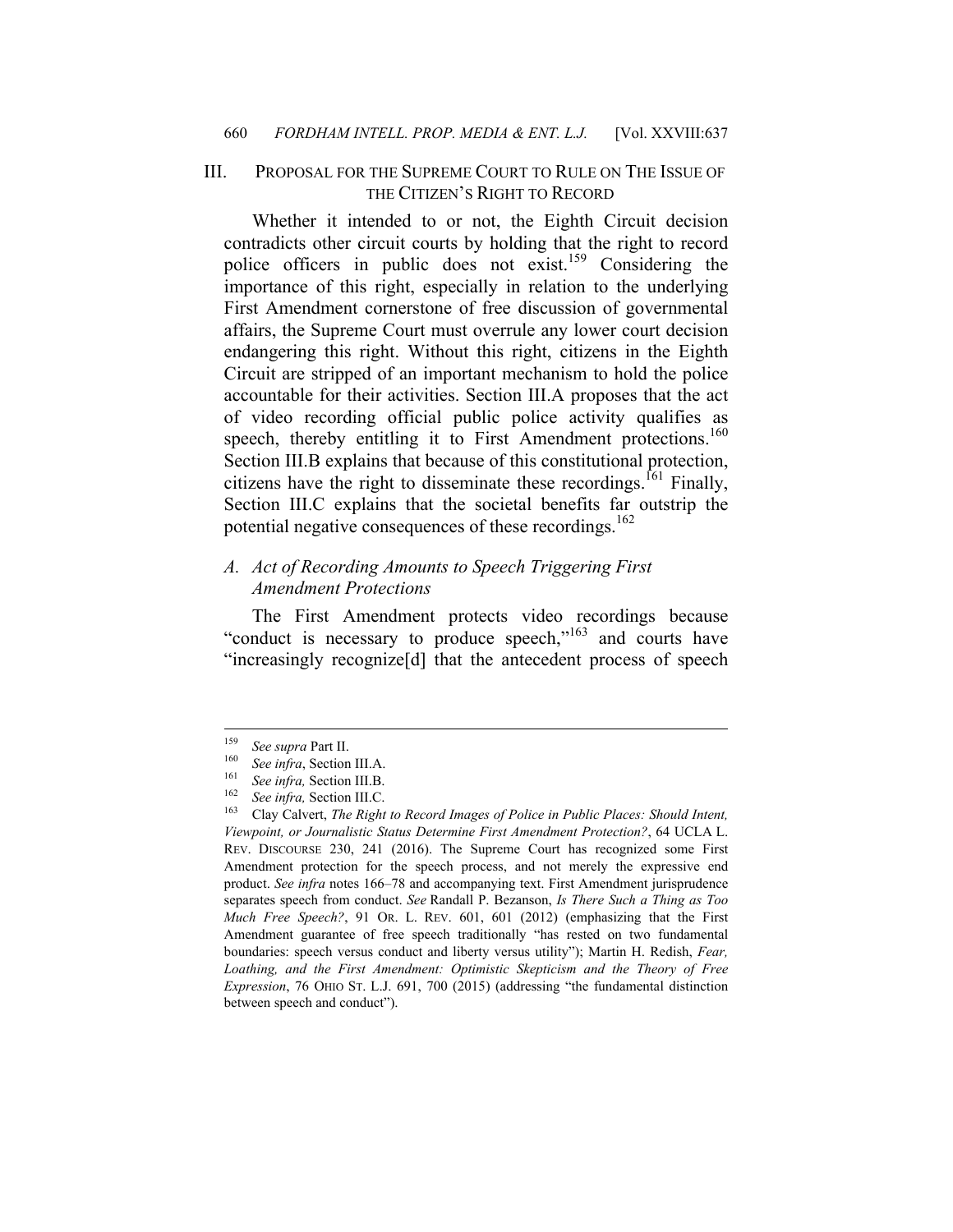creation" deserves protection.164 The Ninth Circuit in *Anderson v. City of Hermosa Beach* confronted the issue of First Amendment protections for alternative conceptualizations of speech.<sup>165</sup> In *Anderson*, Johnny Anderson, a tattoo artist, attempted to open a tattoo parlor in Hermosa Beach, California, a city with a preexisting municipal ordinance effectively banning tattoo parlors.<sup>166</sup> Anderson alleged that the ordinance violated his First and Fourth Amendment rights<sup>167</sup> The Ninth Circuit reasoned:

> Neither the Supreme Court nor our court has ever drawn a distinction between the process of creating a form of *pure* speech (such as writing or painting) and the product of these processes (the essay or the artwork) in terms of the First Amendment protection afforded. Although writing and painting can be reduced to their constituent acts, and thus described as conduct, we have not attempted to disconnect the end product from the act of creation.<sup>168</sup>

The Ninth Circuit thus concluded that the First Amendment protected the entire process of tattooing—beginning with the act of creation—as a form of expressive activity.<sup>169</sup> Because little to no time lag exists between the act of pushing the record button "and the result[ing] image[,]" the First Amendment—similar to tattoos—protects video recordings as a form of expressive activity, from its moment of creation.<sup>170</sup> No legal difference exists separating the unprotected act of recording from the speech it immediately produces.<sup>171</sup>

<sup>164</sup> 164 Calvert, *supra* note 163, at 241. *See, e.g.*, Buehrle v. City of Key West, 813 F.3d 973, 978 (11th Cir. 2015); Anderson v. City of Hermosa Beach, 621 F.3d 1051, 1061 (9th Cir. 2010); Coleman v. City of Mesa, 284 P.3d 863, 870 (Ariz. 2012).

See *Anderson*, 621 F.3d at 1055 (noting that the case is one of first impression, involving the First Amendment protections for tattoo parlors).

 $\frac{166}{167}$  *See id.* 

 $\frac{167}{168}$  *Id.* 

<sup>168</sup> *Id.* at 1061–62 (emphasis in original). 169 *See id.* at 1060 ("The tattoo *itself*, the *process* of tattooing, and even the *business* of tattooing are not expressive conduct but purely expressive activity fully protected by the First Amendment." (emphasis in original)); *see also* Calvert, *supra* note 163, at 234.

<sup>170</sup> *See* Calvert, *supra* note 163, at 234. 171 *See id.*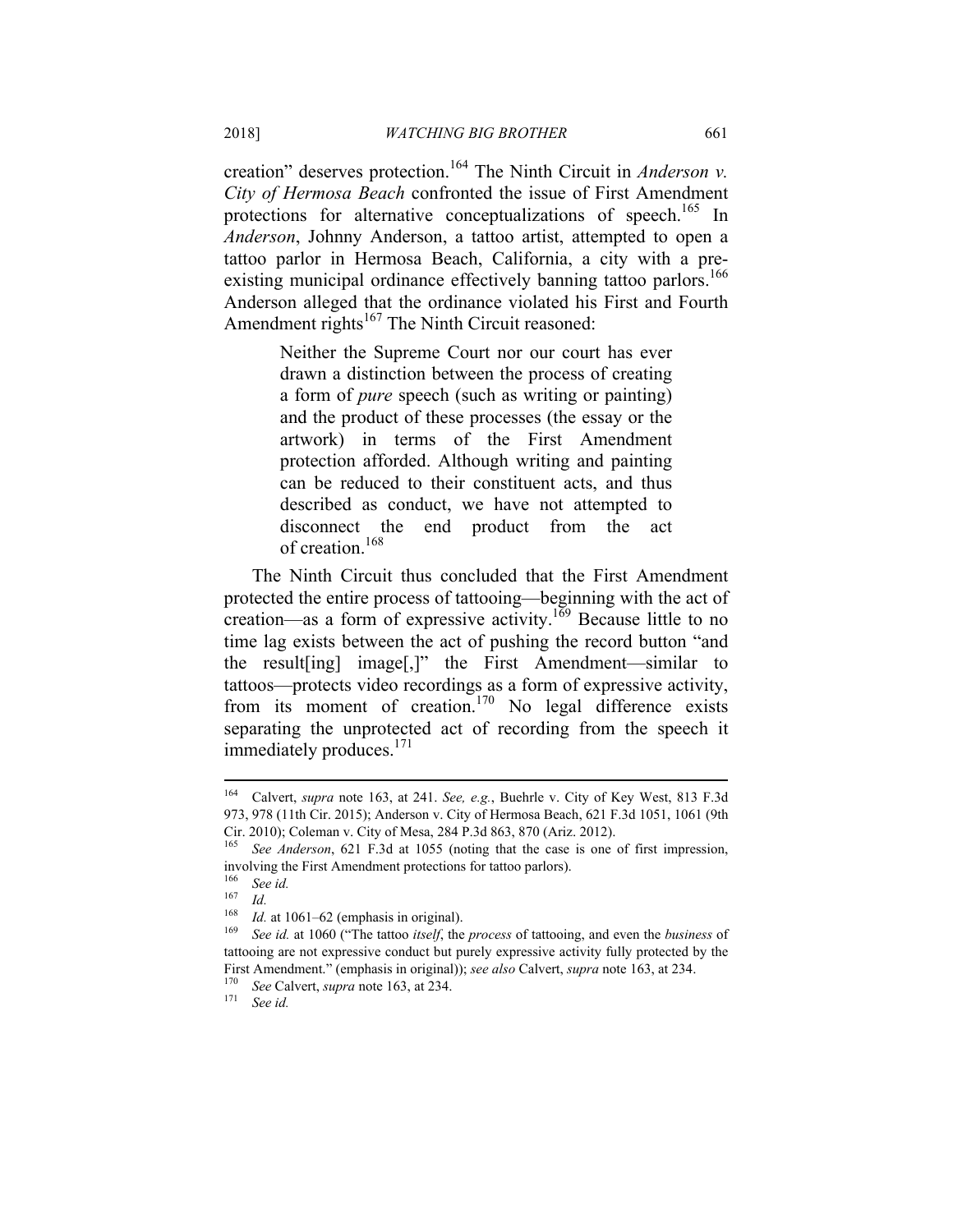Furthermore, the Supreme Court has consistently viewed film as deserving of First Amendment protections.172 Therefore, the First Amendment protects the act of making film, as "there is no fixed First Amendment line between the act of creating speech and the speech itself."173 Because recording the police activity is necessary for the film's creation, the First Amendment protects this prior act of recordation.<sup>174</sup> If the preliminary act of recordation was unprotected, the accompanying First Amendment rights of publication or broadcast would be essentially valueless.<sup>175</sup> Within First Amendment jurisprudence, the Supreme Court has rejected narrow definitions of "speech" or "press," finding both terms to be expansive given the importance of this right in American society.<sup>176</sup> Perhaps most significantly, the Supreme Court found that in the absence of these broader surrounding rights, specifically enumerated rights would be more vulnerable.<sup>177</sup> If the First Amendment failed to protect the recording of public police actions,

<sup>172</sup> 172 Turner v. Lieutenant Driver, 848 F.3d 678, 688 (5th Cir. 2017); *see also* Kingsley Int'l Pictures Corp. v. Regents of Univ. of N.Y., 360 U.S. 684, 688 (1959) ("[T]he First Amendment's basic guarantee is of freedom to advocate ideas. The State, quite simply, has thus struck at the very heart of constitutionally protected liberty."); Superior Films, Inc. v. Dep't of Educ. of Ohio, 346 U.S. 587, 589 (1954) (Douglas, J., concurring) ("Motion pictures are of course a different medium of expression than the public speech, the radio, the stage, the novel, or the magazine. But the First Amendment draws no distinction between the various methods of communicating ideas."); Burstyn v. Wilson, 343 U.S. 495, 502 (1952) ("[W]e conclude that expression by means of motion pictures is included within the free speech and free press guaranty of the First . . . Amendment[].").<br> $^{173}$  Turner, 848 E 3d at 688, 80 (quoting ACUL of Ill, y. Alvaraz, 670 E 3d 583, 50

<sup>173</sup> *Turner*, 848 F.3d at 688–89 (quoting ACLU of Ill. v. Alvarez, 679 F.3d 583, 596 (7th Cir. 2012)); *see also Alvarez*, 679 F.3d at 596 (citing *Anderson*, 621 F.3d at 1061– 62), *cert. denied*, 133 S. Ct. 651 (2012). 174 *See* Calvert, *supra* note 163, at 243. 175 *Alvarez*, 679 F.3d at 595 ("The act of *making* an audio or audiovisual recording is

necessarily included within the First Amendment's guarantee of speech and press rights as a corollary of the right to disseminate the resulting recording. The right to publish or broadcast an audio or audiovisual recording would be insecure, or largely ineffective, if the antecedent act of *making* the recording is wholly unprotected ...." (emphasis in original)).

<sup>176</sup> *See* Calvert, *supra* note 163, at 244; *see also supra* note 50 and accompanying text (explaining the concept of penumbral rights); *see also* Griswold v. Connecticut, 381 U.S. 479, 482 (1965) ("The right of freedom of speech and press includes not only the right to utter or to print, but the right to distribute, the right to receive, [and] the right to read."). 177 *See Griswold*, 381 U.S. at 482–83; *see also* Calvert, *supra* note 163, at 244.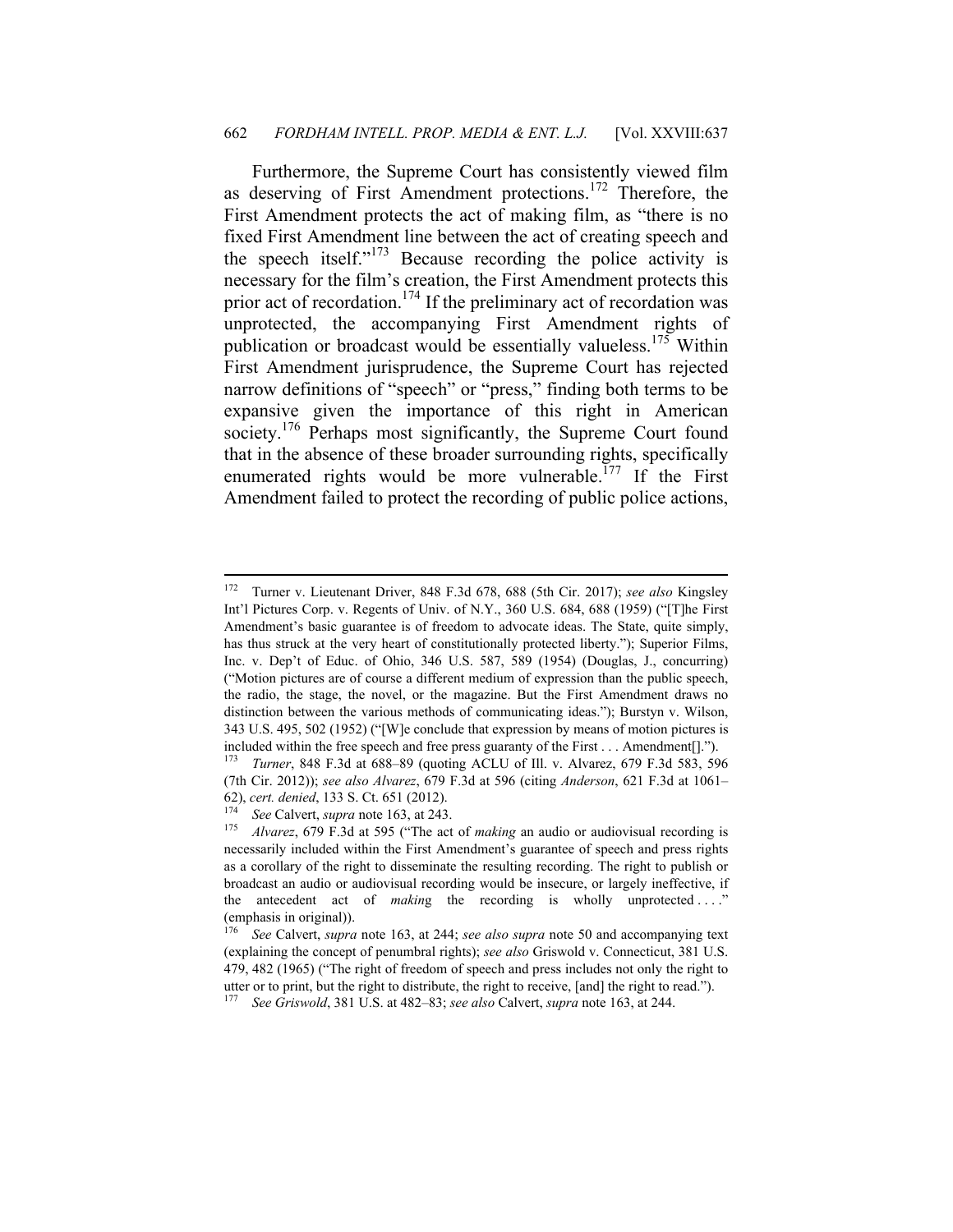the very existence of the resulting images, and free speech by proxy, would be threatened as well.<sup>178</sup>

#### *B. Right to Disseminate Recordings of Police Activity*

Citizens can disseminate recordings of police activity because any interference would constitute an unconstitutional restraint on speech.179 In *N.Y. Times Co. v. United States*, the Supreme Court criticized interfering with the dissemination of information.<sup>180</sup> As discussed above, such restraints on dissemination relate to the prior act of recording public police activity.

In his concurring opinion, Justice Black noted the Founding Fathers sought to prevent the government from censoring the press to prevent the government from abusing its power.<sup>181</sup> In the age of constant connectivity and the twenty-four-hour news cycle, citizens recording and disseminating such information functions as the same check on government abuse as traditional news outlets.<sup>182</sup> However, because an overarching presumption of unconstitutionality remains, $^{183}$  essentially any restriction on disseminating information is presumptively invalid.

# *C. Laws Negatively Impacting the Citizen's Right to Record Are Unconstitutional*

The First Amendment prevents the government from restricting speech based on "its message, its ideas, its subject matter, or its content."<sup>184</sup> Therefore, laws attempting to limit the citizen's right to record affect constitutionally protected speech rights. Statutes

<sup>178</sup> 

<sup>178</sup> *See* Calvert, *supra* note 163, at 244. 179 *See* Jacqueline G. Waldman, Note, *Prior Restraint and the Police: The First Amendment Right to Disseminate Recordings of Police Behavior*, 2014 U. ILL. L. REV. 311, 343–45 (2014).

<sup>&</sup>lt;sup>180</sup> 403 U.S. 713, 714 (1971) (per curiam).<br><sup>181</sup> *See id.* at 717. If the press is not "free and unrestrained," it cannot "effectively expose deception in government." *Id. See also* Waldman, *supra* note 179, at 322.<br><sup>182</sup> See id. at 324–26, 333.<br><sup>183</sup> See id. at 323; *see, e.g., N.Y. Times Co.*, 403 U.S. at 726 (Brennan, J., concurring)

<sup>(&</sup>quot;Our cases, it is true, have indicated that there is a single, extremely narrow class of cases in which the First Amendment's ban on prior judicial restraint may be overridden.").

<sup>184</sup> ACLU of Ill. v. Alvarez, 679 F.3d 583, 603 (7th Cir. 2012) (citing Ashcroft v. ACLU, 535 U.S. 564, 573 (2002)), *cert. denied*, 133 S. Ct. 651 (2012).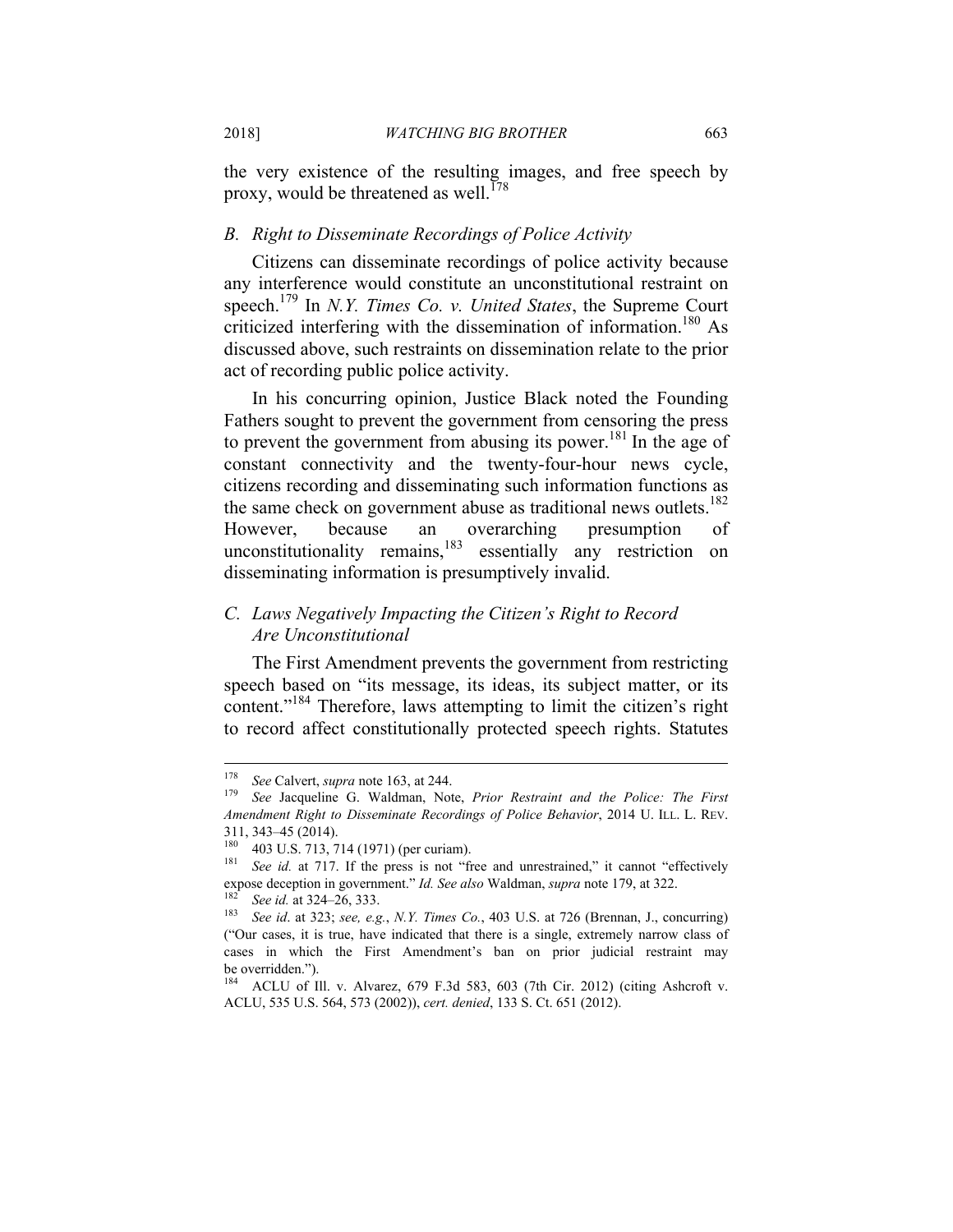that impose liability on citizens recording police action impede speech by restricting the "use of common instruments of communication."185 Regulating the use of a recording device in regard to a particular subject (i.e., police officers) "suppresses speech just as effectively as restricting the [later] dissemination of a recording."186 Criminalizing the recording of police interactions "necessarily limits" later access to that information, inevitably impinging on First Amendment rights.<sup>187</sup> Accordingly, if a statute "interferes with the gathering and dissemination of information about [police officers] performing their duties,"<sup>188</sup> it is subject to strict scrutiny as a result of its impact on First Amendment principles.<sup>189</sup> Laws that restrict speech based on its content are facially invalid; therefore, the burden shifts to the government to overcome this presumption of unconstitutionality.<sup>190</sup>

<sup>185</sup> Id. at 600 ("In short, the eavesdropping statute restricts a medium of expression the use of a common instrument of communication—and thus an integral step in the speech process. As applied here, it interferes with the gathering and dissemination of information about government officials performing their duties in public. Any way you look at it, the eavesdropping statute burdens speech and press rights and is subject to heightened First Amendment scrutiny.").

<sup>186</sup>*Id.* at 596.<br><sup>187</sup> See id. at 597.<br><sup>188</sup> *Id.* at 600.<br><sup>189</sup> See id. at 603. The *Alvarez* court stated that "[u]nlike the federal wiretapping statute and the eavesdropping laws of most other states, the gravamen of the Illinois eavesdropping offense [was] not the secret interception of surreptitious recording of a private communication." *Id.* at 595. The court reasoned that the statute did not sufficiently advance the State's interest in protecting conversational privacy. *See id.* at 606. Instead, the court held the Illinois statute was much broader, banning "*all* audio recording of *any* oral communication absent consent of the parties regardless of whether the communication is or was intended to be private." *Id.* at 595 (emphasis in original). The court concluded that "[t]he expansive reach of th[e] statute [wa]s hard to reconcile with basic speech and press freedoms." *Id.* The court rejected the State Attorney's argument that the broad sweep of this statute was legitimized by the government's interest in protecting conversational privacy, noting that this interest was not implicated, and the application of the statute would likely fail even under a relatively lenient intermediate standard of scrutiny applicable to content-neutral burdens of speech. *See id.* at 586–87.<br><sup>190</sup> *See id.* at 603 (quoting United States v. Stevens, 559 U.S. 460, 468 (2010)).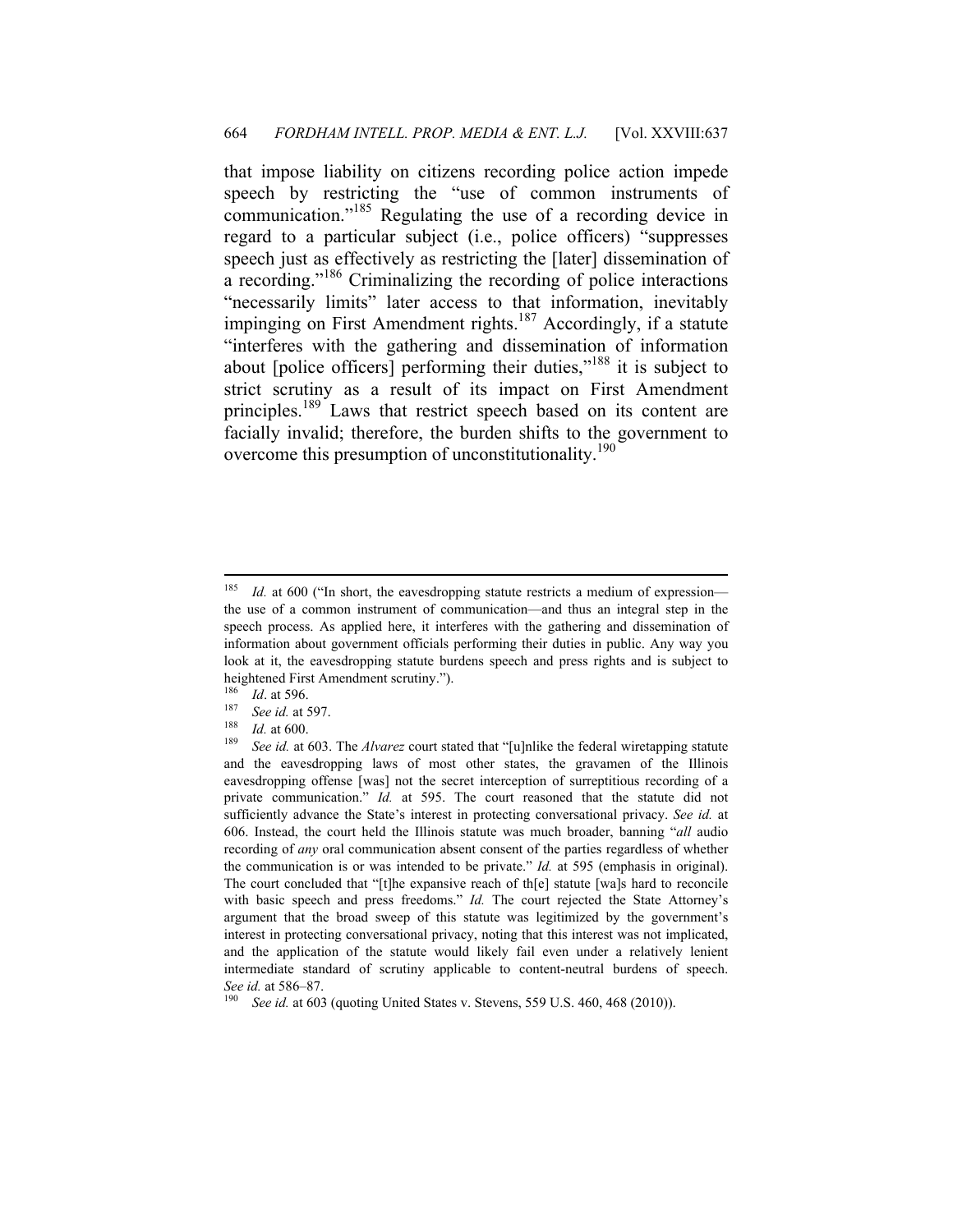# *D. Police Officers Performing Their Official Duties in Public Have No Reasonable Expectation of Privacy*

The *Katz* test applies to police officers in evaluating whether police officers have a privacy interest when performing their duties in public.<sup>191</sup> The test, so applied, functionally collapses into a single inquiry: can a police officer reasonably expect his public actions will not be recorded?192 If police officers are found to possess this requisite privacy interest, their activities would be protected from recording.<sup>193</sup>

As a matter of law, most public interactions with police officers lack a reasonable expectation of privacy.<sup>194</sup> This diminished privacy expectation is anchored in *Katz*, such "that knowing[ly] expos[ing] a conversation to the public is tantamount to . . . surrender[ing its] constitutional protection."<sup>195</sup> In fact, courts have generally concluded that people conversing in open and public spaces have no objective privacy expectation.<sup>196</sup> Of utmost importance, the Court held that communications during traffic stops—comparatively a smaller and more contained interaction are akin to open and public conversations, and thus, may receive no justifiable Fourth Amendment protection.<sup>197</sup>

<sup>191</sup> See Katz v. United States, 389 U.S. 347, 361 (1967) (Harlan, J., concurring) (enumerating what would come to be adopted as the *Katz* test, and providing that a "person," which would include a police officer, has a reasonable expectation of privacy).

See, e.g., Hornberger v. Am. Broad. Cos., 799 A.2d 566, 592 (N.J. Super. Ct. App. Div. 2002) (applying the *Katz* test to police officers).<br><sup>193</sup> See id.<br><sup>194</sup> See is a posterior in McCratis 468 U.S. 420

See, e.g., Berkemer v. McCarty, 468 U.S. 420, 438 (1984); Kee v. City of Rowlett, 247 F.3d 206, 217 n.21 (5th Cir. 2001); *Hornberger*, 799 A.2d at 593. 195 Jesse Harlan Alderman, *Police Privacy in the iPhone Era?: The Need for* 

*Safeguards in State Wiretapping Statutes to Preserve the Civilian's Right to Record Public Police Activity*, 9 FIRST AMEND. L. REV. 487, 516–17 (2011). *See Katz*, 389 U.S. at 351.

<sup>196</sup> *See Katz*, 389 U.S. at 351 ("What a person knowingly exposes to the public, even in his own home or office, is not a subject of Fourth Amendment protection."); *see also Kee*, 247 F.3d at 217 n.21; Wishart v. McDonald, 500 F.2d 1100, 1113–14 (1st Cir. 1974) (finding "[t]he right of privacy . . . may be surrendered by public display"); *Hornberger*, 799 A.2d at 593.

<sup>197</sup> *See Berkemer*, 468 U.S. at 437–38; *see also* Chambers v. Maroney, 399 U.S. 42, 48 (1970). In *Chambers*, the Court held that individuals usually lack an objective expectation of privacy in an automobile because cars are exposed to the public. *See Chambers*, 399 U.S. at 48. Additionally, vehicles can be moved quickly and therefore it is not practical to require officers to secure a warrant. *See id.*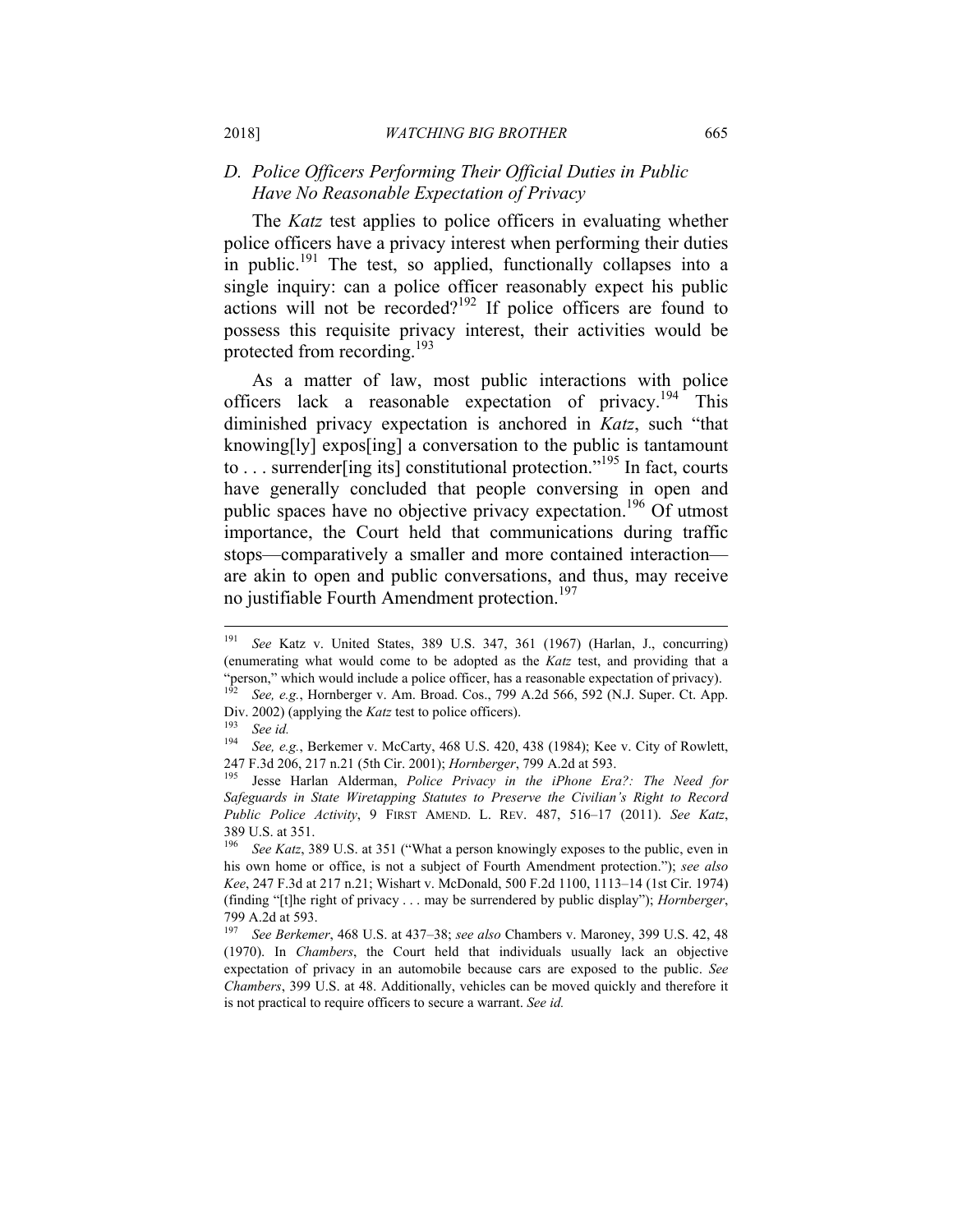Additional factors also weigh against an objective privacy expectation for police.<sup>198</sup> Because police must later report their official communications, any privacy expectation is necessarily diluted.199 Under *Katz*, an officer's duty to accurately report his actions—whether at trial or elsewhere—creates exposure, thereby eliminating any privacy right the officer may have against recordation.<sup>200</sup> Furthermore, witnesses to a police interaction "are regularly called into court to repeat or testify about the encounter."<sup>201</sup> Thus, under Justice Harlan's *Katz* two-part test, a police officer in public has no reasonable expectation of privacy.<sup>202</sup>

As detailed by numerous courts, police officers, in the public performance of their duties, have no reasonable expectation of privacy.<sup>203</sup> "[T]he public interest in detecting, punishing, and deterring crime" outweighs the privacy rights of police officers acting in their official law-abiding capacity.204 Therefore, police officers in public lack the requisite privacy interest to qualify for protection under state and federal wiretapping statutes.<sup>205</sup>

#### *E. Benefits of Recordings Trigger Protection*

Numerous arguments support citizens recording police activity. Recordings of police activity can provide probative evidence in criminal cases, ensure civil rights claims are properly upheld, and allow the public to hold the police accountable. $206$ 

<sup>198</sup> 

See *Katz*, 389 U.S. at 351.<br>*Kee*, 247 F.3d at 214 (listing six nonexclusive factors to evaluate subjective expectation of privacy which include, inter alia, "the potential for communications to be reported").

<sup>200</sup> *See id.* at 214–15. 201 *See* Alderman, *supra* note 195, at 516–17. 202 *See Kee*, 247 F.3d at 215 (summing up a framework of factors for the *Katz* test applied to officers that implicates a dearth of reasonable privacy expectations). 203 *See id.*; *see also Katz*, 389 U.S. at 361; Commonwealth v. Henlen, 564 A.2d 905,

<sup>906–07 (</sup>Pa. 1989); Hornberger v. Am. Broad. Cos., 799 A.2d 566, 595 (N.J. Super. Ct. App. Div. 2002); State v. Flora, 845 P.2d 1355, 1357–58 (Wash. Ct. App. 1992).

<sup>204</sup> *See* ACLU of Ill. v. Alvarez, 679 F.3d 583, 598–600 (7th Cir. 2012), *cert. denied*,

<sup>133</sup> S. Ct. 651 (2012). *Cf.* Branzburg v. Hayes, 408 U.S. 665, 700 (1972). 205 *See Hornberger*, 799 A.2d at 595; *see also Henlen*, 564 A.2d at 907; *Flora*, 845 P.2d at 1358.

<sup>206</sup> Alderman, *supra* note 195, at 525–26.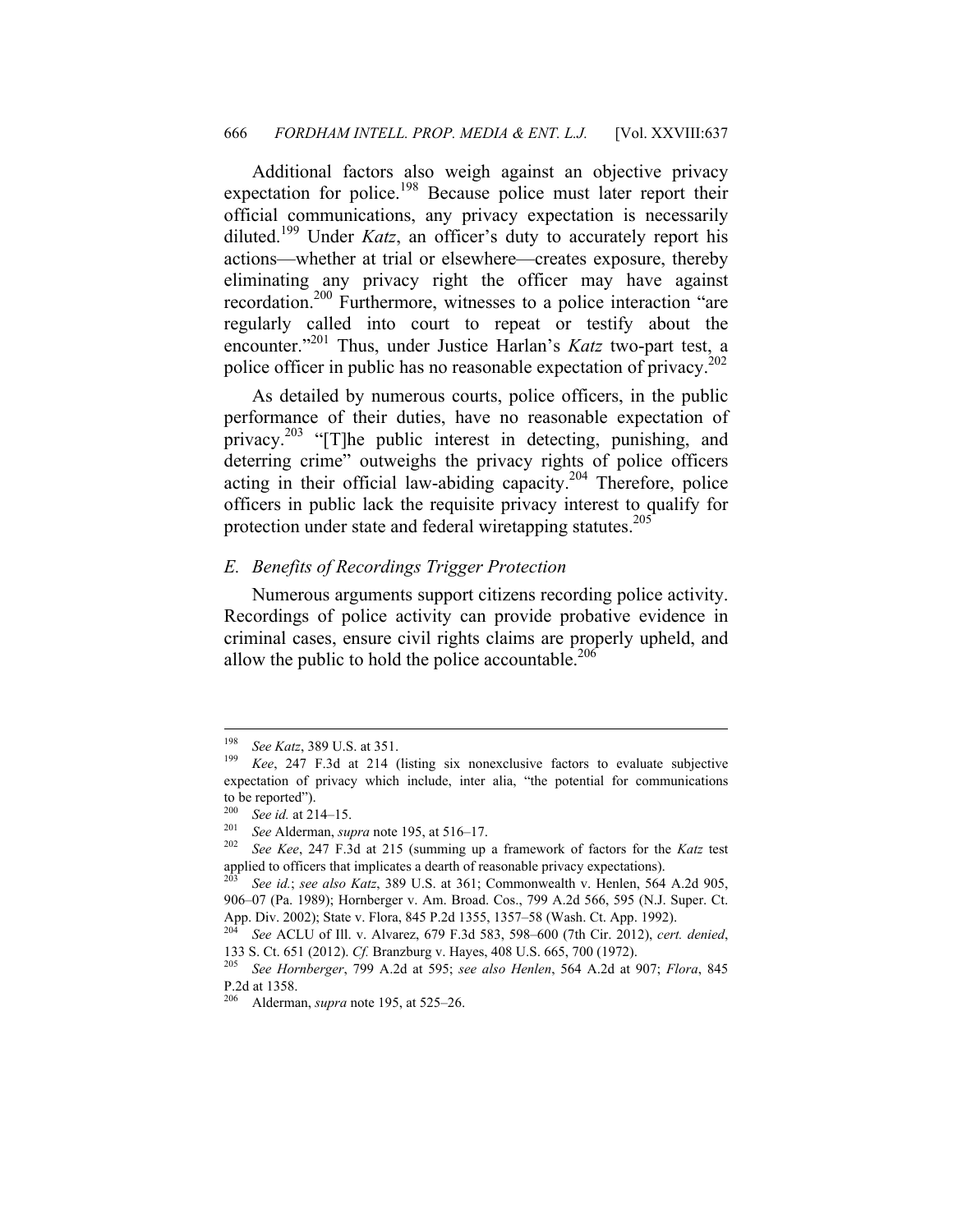### 1. Video Evidence Provides Probative Evidence in Criminal Cases

"[I]t is increasingly common for dispositive evidence in criminal trials to come from common mobile devices.<sup>207</sup> However, wiretapping statutes pose a dangerous problem in states that prohibit . . . recording."208 Wiretapping statutes would effectively suppress video or audio evidence instead of providing additional evidence relevant for the prosecution or defense.<sup>209</sup> State laws that bar recordings would then hinder the prosecution of police officers, even if the misconduct could have been captured on tape.<sup>210</sup> Unfortunately, if a statute criminalizes third-party recording, police officers could charge the civilian recorder, and escape accountability in the event of wrongdoing.<sup>211</sup> In other words, criminal trials might exclude "exculpatory evidence collected in violation of wiretapping statutes," preventing "true justice" from being served.<sup>212</sup> By allowing citizens to record, the potential evidentiary value for trial will benefit society by helping to convict guilty parties and assist in the exoneration of innocent individuals.

#### 2. Vindication of Civil Rights in Section 1983 Claims

Laws preventing police officers from being publicly recorded effectively exempt law enforcement from liability, even though

[https://perma.cc/DAB9-PN7T].

<sup>207</sup> <sup>207</sup> *See, e.g.*, Timothy Williams, *Recorded on a Suspect's Hidden MP3 Player, a Bronx Detective Faces [Twelve] Perjury Charges*, N.Y. TIMES (Dec. 7, 2007), http://www.nytimes.com/2007/12/07/nyregion/07cop.html

<sup>208</sup> Alderman, *supra* note 195, at 526; *see, e.g.*, *supra* notes 121–30 (noting the ACLU's perceived need for a preliminary injunction against such a statute before commencing a police accountability program); *see also* Project Veritas Action Fund v. Conley, 244 F. Supp. 3d 256, 259 (D. Mass. 2017) (holding one such law from Massachusetts unconstitutional (citing Mass. Gen. Laws ch. 272, § 99 (West 1968))).<br><sup>209</sup> See Aldamian suppose note 105, at 526, assembly away

<sup>209</sup> *See* Alderman, *supra* note 195, at 526; *see also supra* note 208 and accompanying text.

<sup>210</sup> *See generally* Alderman, *supra* note 195, at 525–30 (providing examples of incidents where video evidence proved to be uniquely probative).

<sup>211</sup> *See* Commonwealth v. Hyde, 750 N.E.2d 963, 971–72 (Mass. 2001) (Marshall, C.J., dissenting) ("[H]ad police beaten Rodney King in Massachusetts" (prior to the holding in *Conley*, 244 F. Supp.3d at 259), "it might have been George Holliday, the recorder, rather than the four abusive officers, charged in the aftermath of the incident," with his crime being "'secretly' recording police without consent.").

<sup>212</sup> Alderman, *supra* note 195, at 527.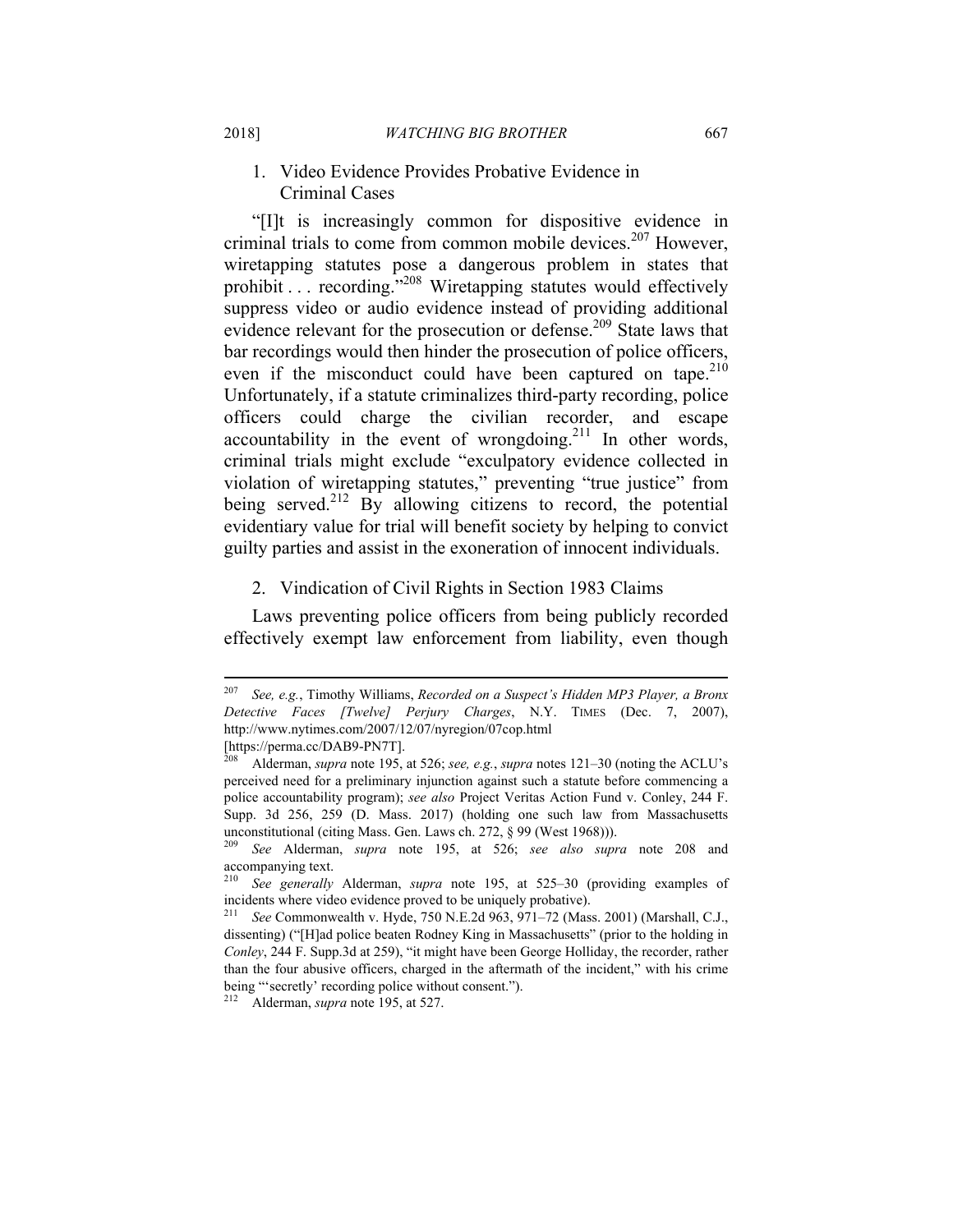Congress enacted section 1983 to provide citizens with legal recourse if their constitutional rights were infringed upon. $213$ However, Section 1983 claims are civil, requiring the plaintiff to allege that they have suffered a constitutional deprivation by a preponderance of the evidence.<sup>214</sup> Given the potential impact of video and audio recordings, such evidence should be admitted when, otherwise, it might be excluded from being added to the evidentiary record.<sup>215</sup>

The Supreme Court has admitted the value of such recordings, finding videos to create a near perfect evidentiary record, even in preliminary court proceedings.216 In *Scott v. Harris*, the Supreme Court dismissed a section 1983 action, which alleged a law enforcement official intentionally drove his car into the suspect's car for the purpose of arrest.<sup>217</sup> The legal issue concerned whether the intentional collision violated the individual's Fourth Amendment right of freedom from "unreasonable seizure."<sup>218</sup> Although the appellate court is required to view the facts "most favorable to the non-moving party,"<sup>219</sup> Justice Scalia found an "added wrinkle in this case: existence in the record of a videotape capturing the events in question."<sup>220</sup> The Court stated that when a recording contained applicable and dispositive proof, the fact finder should incorporate this evidence into its ruling.<sup>221</sup> Justice Scalia considered the value of this video evidence to be particularly probative, arguing that "[t]he Court of Appeals should not have rel[ied] on [the plaintiff's] visible fiction," rather, the lower court "should have viewed the facts in the light depicted by

<sup>213</sup> <sup>213</sup> *See id.* at 528; *see also* 42 U.S.C. § 1983 (2012) (creating a private right of action for persons whose constitutional liberties are violated by persons acting under color of state law).<br> $214 \, \text{S}$ 

<sup>&</sup>lt;sup>214</sup> See Alderman, *supra* note 195, at 529.<br><sup>215</sup> See generally Scott y Harris 550 I

<sup>215</sup> *See generally* Scott v. Harris, 550 U.S. 372 (2007) (concerning a motorist who brought a section 1983 claim against police officers for allegedly using excessive force, in a case where a police recording was essentially dispositive).

<sup>&</sup>lt;sup>216</sup> See id. at 380–81.<br>
<sup>217</sup> See id. at 374–76.<br>
<sup>218</sup> Id. at 375–76.<br>
<sup>218</sup> Id. at 380; see also FED. R. CIV. P. 56(c).<br>
<sup>220</sup> See Harris, 550 U.S. at 378.<br>
<sup>221</sup> Id. at 380–81 (quoting Matsushita Elec. Indus. Co. v. 574, 586–87 (1986)).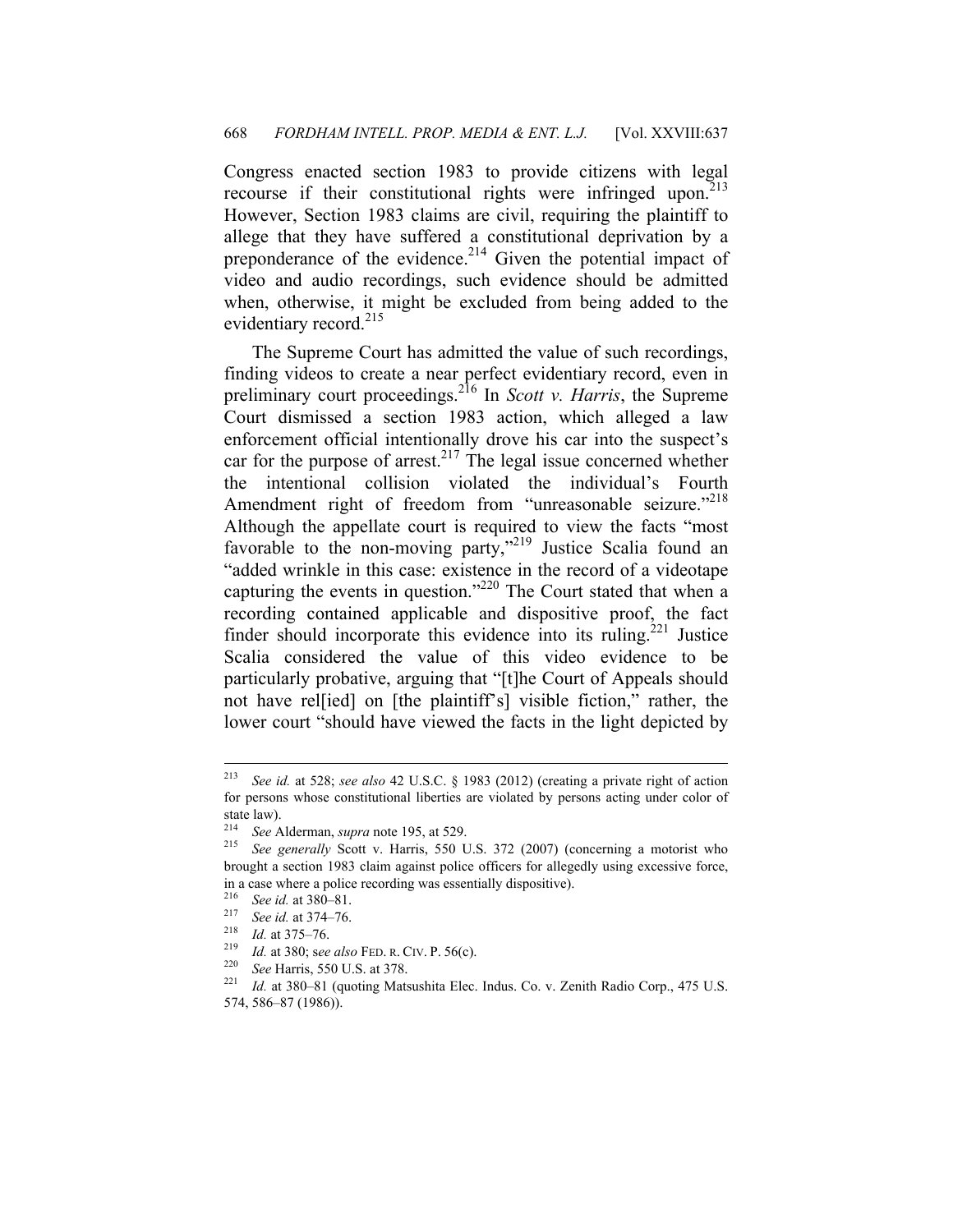the videotape."<sup>222</sup> The overall benefit of allowing citizens to record police activity helps create reliable video evidence, and thus, would support a Supreme Court decision finding this right to exist.

#### 3. Need for Symmetry and Police Reform

Symmetry of power dynamics must exist between police figures and the general public, "which favor recordation of custodial interrogations, confessions, and . . . field stops from cameras mounted on patrol cars."223 In the United States, police reform advocates have successfully encouraged lawmakers to require confessions, interrogations, and identifications to be recorded.<sup>224</sup> In addition, some jurisdictions have voluntarily introduced systemic recordings for the range of interpersonal interactions to comply with social norms.225 This increased power balance between police forces and the general public further supports the finding of the First Amendment right to record police activity.

Recording police activity can bring about cohesion and solidarity between police forces and the public, which would create a positive net benefit to society.<sup>226</sup> The impact of distrust between police officers and society is significant, resulting in decreased compliance with and trust of law enforcement.<sup>227</sup> It is possible to build trust through transparent information sharing.<sup>228</sup> Transparency not only minimizes distrust of law enforcement but also allows for increased cooperation in civil society.<sup>229</sup> For wider society to trust the government and police, citizens must be allowed to communicate their experiences and share information, instead of being criminalized for attempting to exercise this free

 $222$  $\frac{222}{223}$  *Id.* 

<sup>223</sup> Alderman, *supra* note 195, at 525–26.<br>
<sup>225</sup> *Id.*<br>
<sup>226</sup> See Monics G. Boll, *Bolige Beform* and

<sup>226</sup> *See* Monica C. Bell, *Police Reform and the Dismantling of Legal Estrangement*, 126 YALE L.J. 2054, 2083 (2017); *see also* Erik Luna, *Transparent Policing*, 85 IOWA L. REV. 1107, 1120–31 (2000) (describing the democratic bases for increasing availability of governmental information about policing).

<sup>227</sup> *See* Luna, *supra* note 226, at 1158–60. 228 *See id.* at 1163. 229 *Id. at* 1159–60, 1163–64.